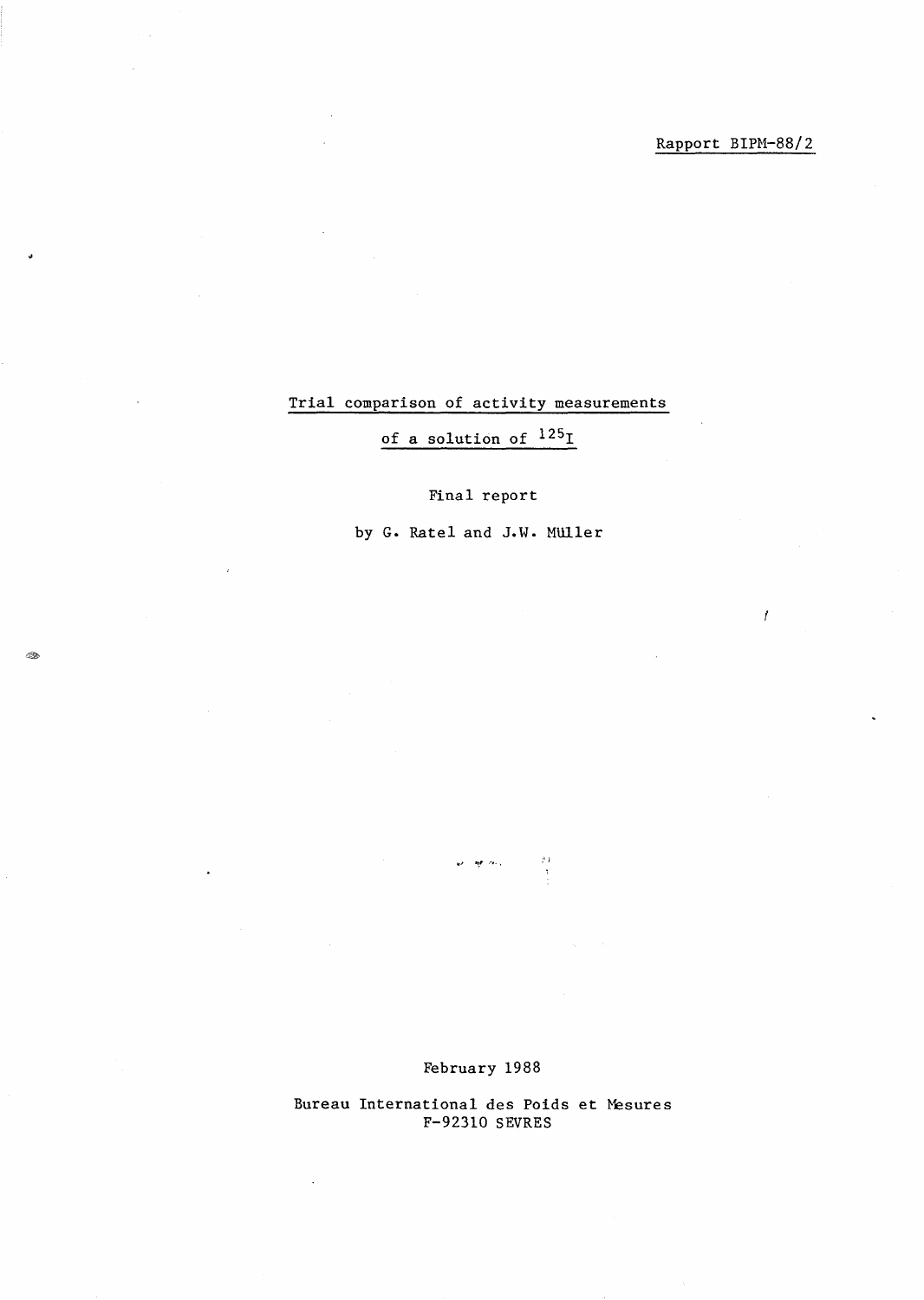#### Abstract

Activity measurements of a  $125$  solution, supplied by OMH, have been carried out as a trial intercomparison by seven laboratories. Four different methods were used. Details on source preparation, detectors and counting data are reported. The measured activi ty-concentration values (based on seven results) show a spread of 1.6  $%$ and a standard deviation of the mean of 0.18 %. The weighted mean value is  $(2 052 \pm 4)$  kBq  $g^{-1}$ .

## 1. Introduction

Because of its practical importance in medicine and - as a result of its low gamma-ray energy - of the difficul ties encountered for its measurement in the SIR system by an ionization chamber, the Working Group for advising on future comparisons selected  $^{125}$ I as a suitable nuclide for one of its trial intercomparisons, as they are periodically organized by BIPM on behalf of the Comité Consultatif pour les Etalons de Mesure des Rayonnements Ionisants (CCEMRI).

Confirming its offer made at the 1985 meeting of Section 11 of CCEMRI, OMH kindly supplied, prepared and forwarded the amount of  $^{125}$ I necessary for the comparison.

The ampoules were dispatched from OMH on February 19, 1987. Each participant (Table 1) received a flame-sealed NBS-type ampoule containing about 3.6 g of the undiluted solution.

## Table  $1 -$  List of participants أأربعه فهوارين

AECL BUM CBNM IER LMRI OMH Atomic Energy of Canada Limited, Chalk River, Canada Bureau International des Poids et Mesures, Sevres, France Central Bureau for Nuclear Measurements, Euratom, Geel, Belgium Institut d'Electrochimie et Radiochimie, EPFL, Lausanne, Suisse Laboratoire de Metrologie des Rayonnements Ionisants, Saclay, France Országos Mérésügyi Hivatal, Budapest, Hungary

 $\pm 1$ 

PTB Physikalisch-Technische Bundesanstalt, Braunschweig, Federal Republic of Germany

The  $^{125}$ I activity concentration was about 2.1 MBq g<sup>-1</sup> in an aqueous solution of NaOH (5 x 10<sup>-4</sup> mol/1), with 50 µg I as KI and 50 µg Na<sub>2</sub>S<sub>2</sub>O<sub>3</sub> per gram of solution.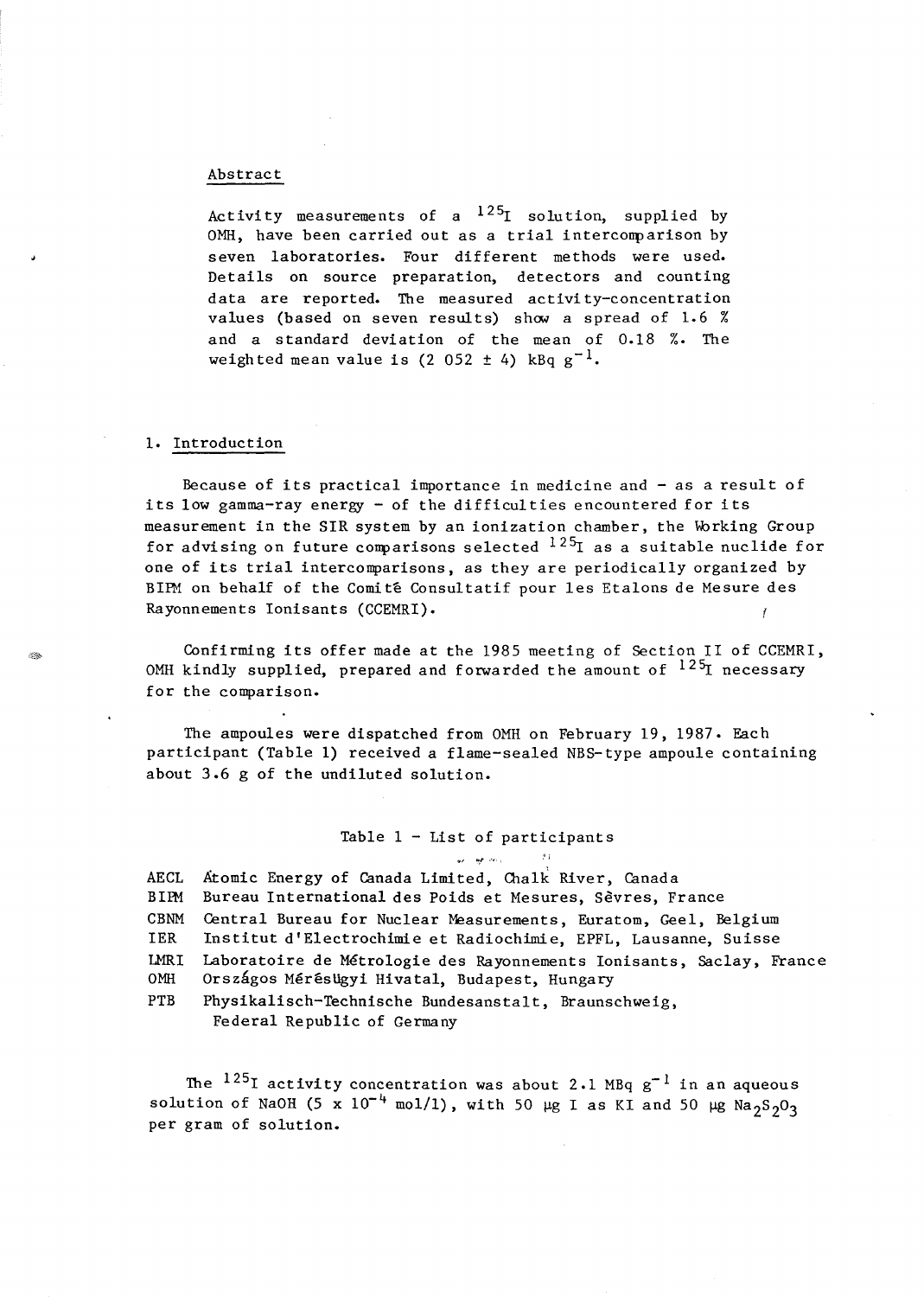

Fig. 1 - Decay scheme of  $^{125}$ I taken from [3]. For the half life see text below.

鸿

Purity checks, performed by OMH, revealed (0.002 0 ± 0.000 4) % of  $126$ I as impurity. The detection limits over the 100 to 2 500 keV energy range varied between 0.01 and 0.000 05 %. For the half life the value (59.89  $\pm$  0.15) d  $\lfloor 1 \rfloor$  was proposed. PTB used its own value of (59.39  $\pm$  0.02) d  $[2]$ ; OMH measured a half life of (59.38  $\pm$  0.05) d and CBNM used a value of (59.9  $\pm$  0.11) d [3]. Figure 1 shows the decay scheme of  $^{125}$ I.

A reporting form had been set up and was distributed by B1PM on January 20, 1987. The deadline for submitting the results to B1PM was May 1st, 1987. Actually, six results reached B1PM between May 6 and 22, 1987 and were discussed in the draft report; one result arrived too late to be included.

2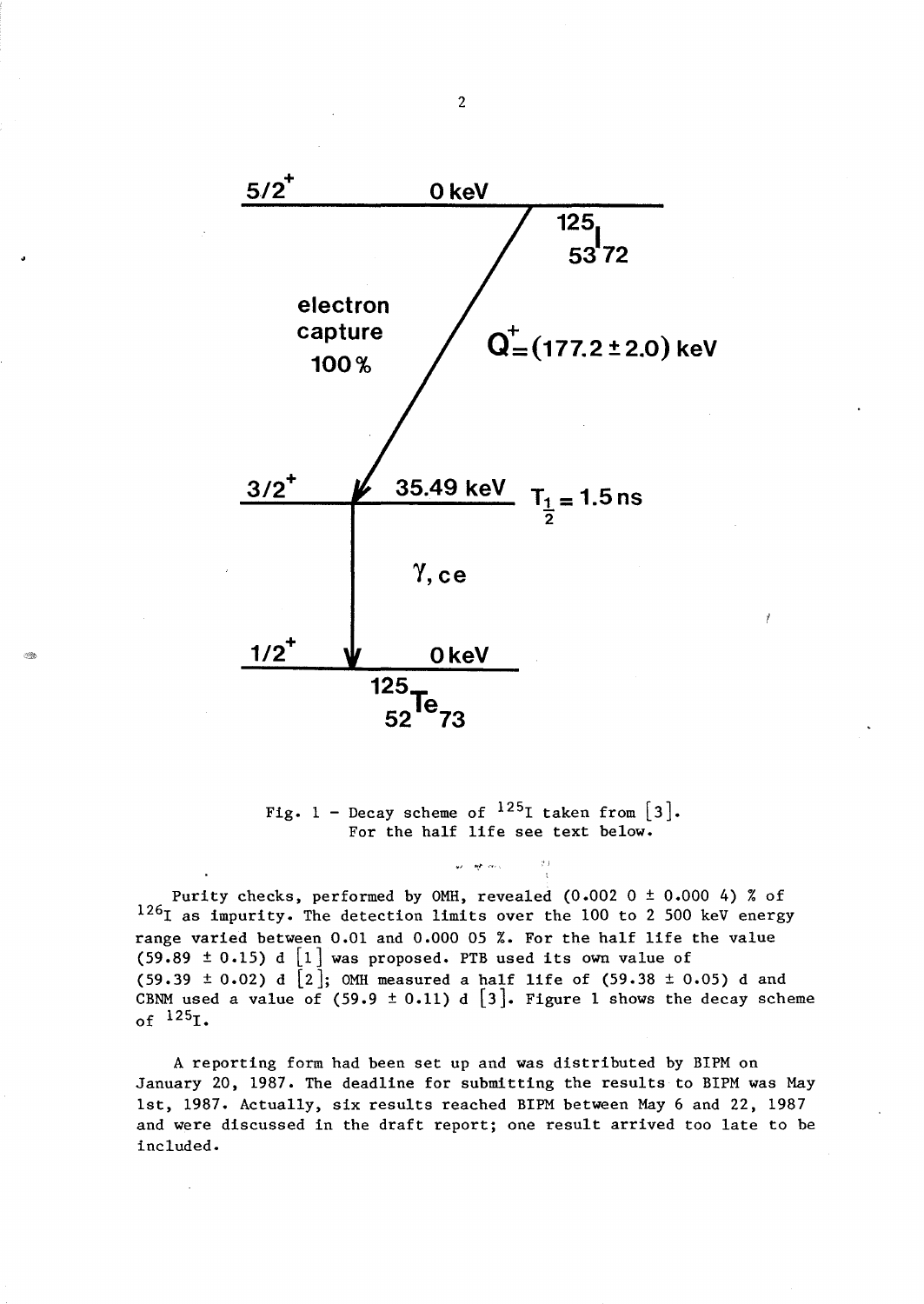## 2. Mass of solution contained in the ampoules, activity concentration from ionization-chamber measurements and adsorption tests

Some participants measured the activity concentration of the  $^{125}I$ solution by means of a calibrated ionization chamber. The mass of the solution in the vials was also determined and adsorption tests were carried out. All information concerning this subject is assembled in Table 2.

## 3. Source preparation

The technical data referring to source preparation are collected in Table 3.

All laboratories used a diluted solution, except PTB (and IER for some series of measurements). AECL prepared sources by gravime tric dispensing of active solution into a  $AgNO<sub>3</sub>$  solution on the adhesive side of a  $6.3$  mg  $cm^{-2}$  mylar tape. Some sources were also sandwiched between strips of the same mylar tape in tests made to investigate electron-range effects. Finally CBNM, IER and PTB used  $AgNO<sub>3</sub>$  for the preparation of their  $\frac{1}{2}$  sources.

## 4. Activity measurements

In order to measure the activity concentration of the  $^{125}$ I solution. four different methods have been applied. The first one makes use of a single NaI(Tl) crystal - a well type in the case of CBNM, LMRI and OMH which detects single or coincident events, as described in reference  $[4]$ . Four laboratories used this technique (AECL, BIPM, LMRI and OMH). The second method, developed by Taylor  $\lceil 5 \rceil$ , has been applied by two laboratories (AECL and IER). This method makes use of two NaI(Tl) detectors and measures  $X-(X+\gamma)$  coincidences. Some typical spectra are reproduced in Fig. 2. For the third method, AECL applied  $4 \text{ me-}X$  coincidence efficiency extrapolation, using a gas-flow proportional counter at normal pressure and two NaI crystals. The results are shown in Fig. 3. This method was also chosen for determining the  $10\%$ d activity concentration [6]. PTB developed a new photon-photon coincidence-counting and efficiency-extrapolation method  $[7]$ . Two thin NaI(T1) detectors were used.

Details on the counting equipment are given in Table 4. The counting data are listed in Table 5. Table 6 summarizes the formulae used by the participating laboratories.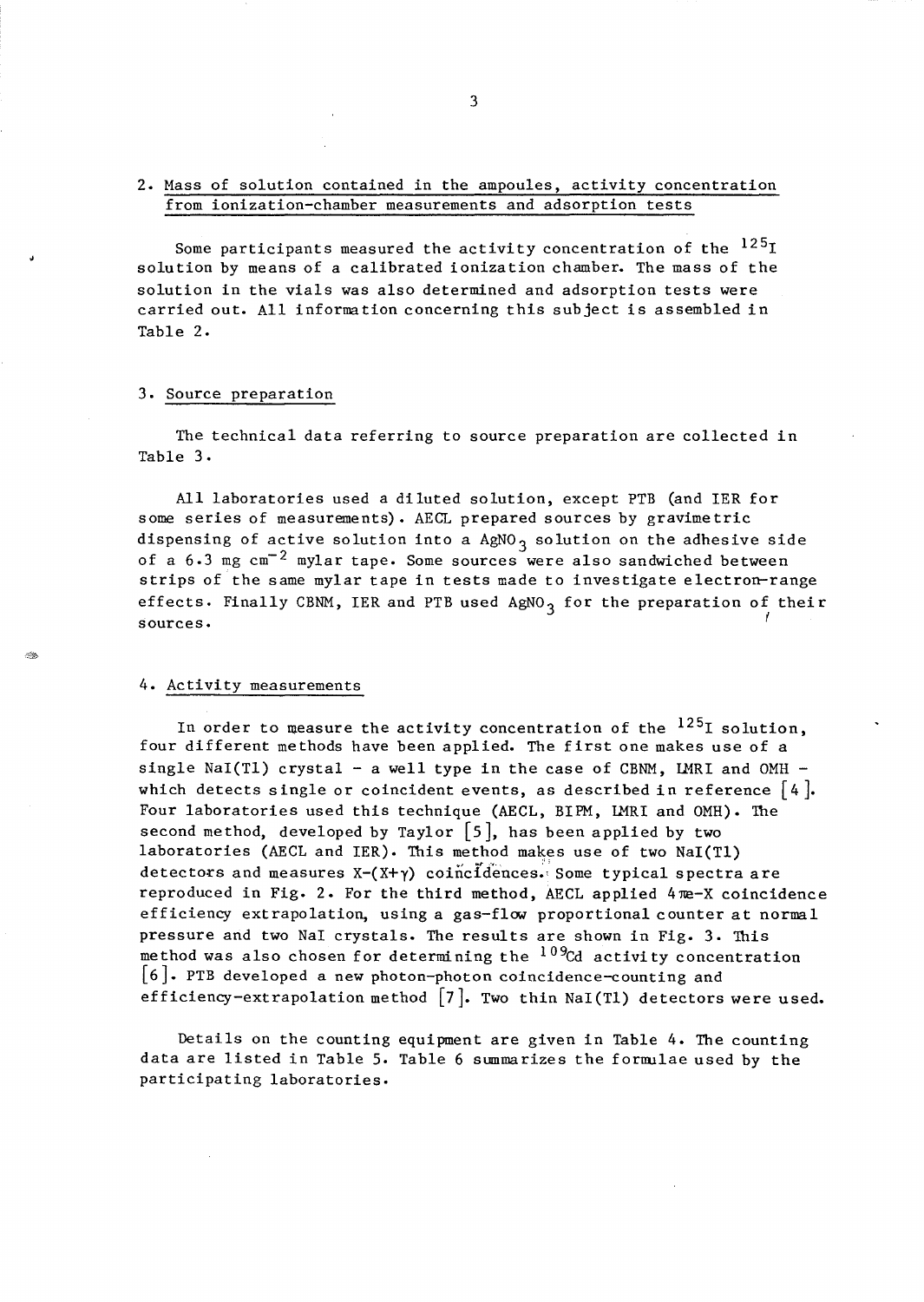

Fig. 2.1 - Some typical spectra of  $125$ I obtained by means of the sum-peak method [4]. In the case of AECL, (a) refers to the sum-peak method and (b) to the other two methods. For BIPM, (1) and (2) indicate the singles peak  $A_1$  and the sum peak  $A_2$ , respectively, as defined in ref.  $[4]$ .

4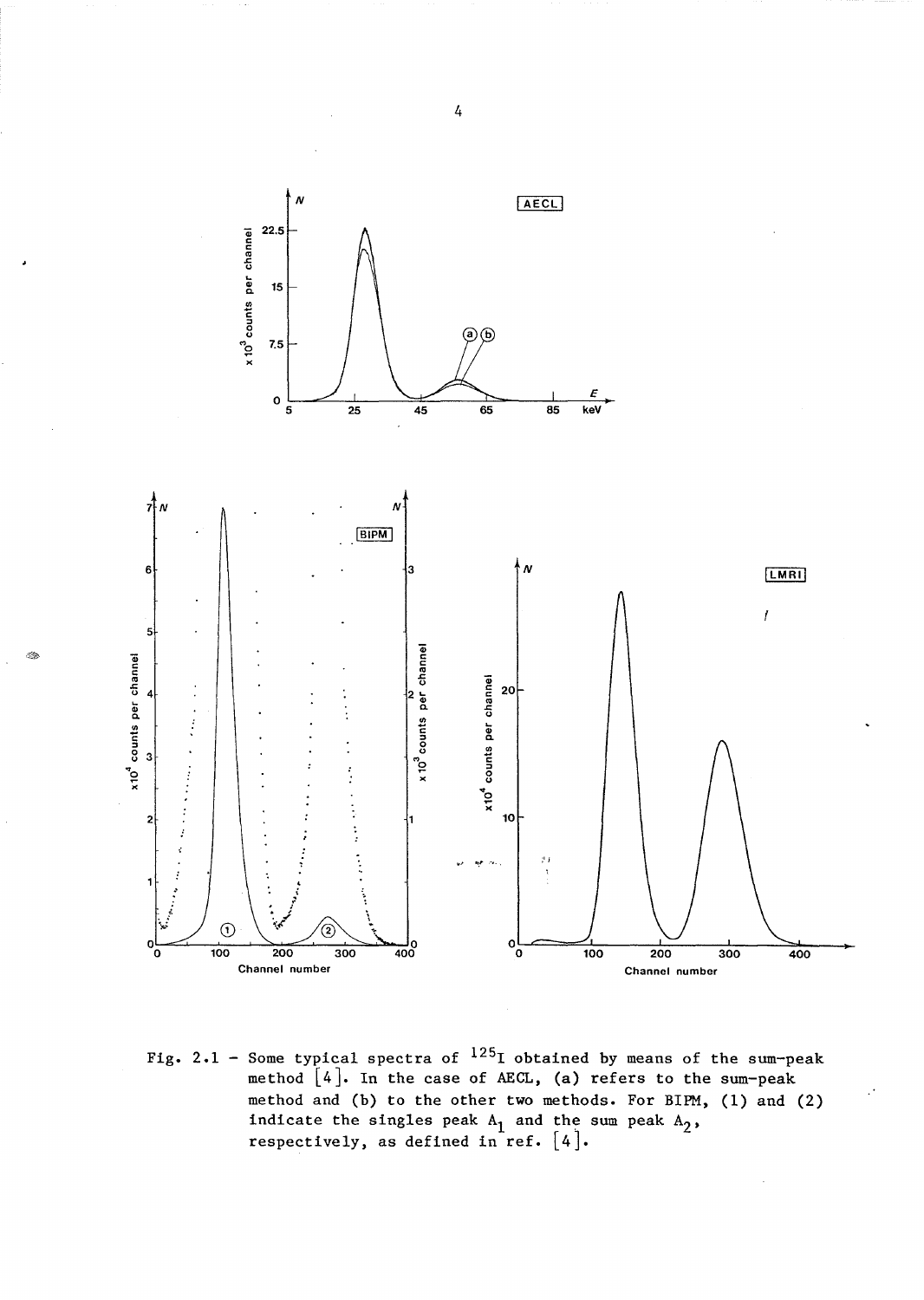





Fig. 2.2 - Some typical spectra of  $^{125}$ I obtained by means of the sum-peak method L4], in a logarithmic scale.

5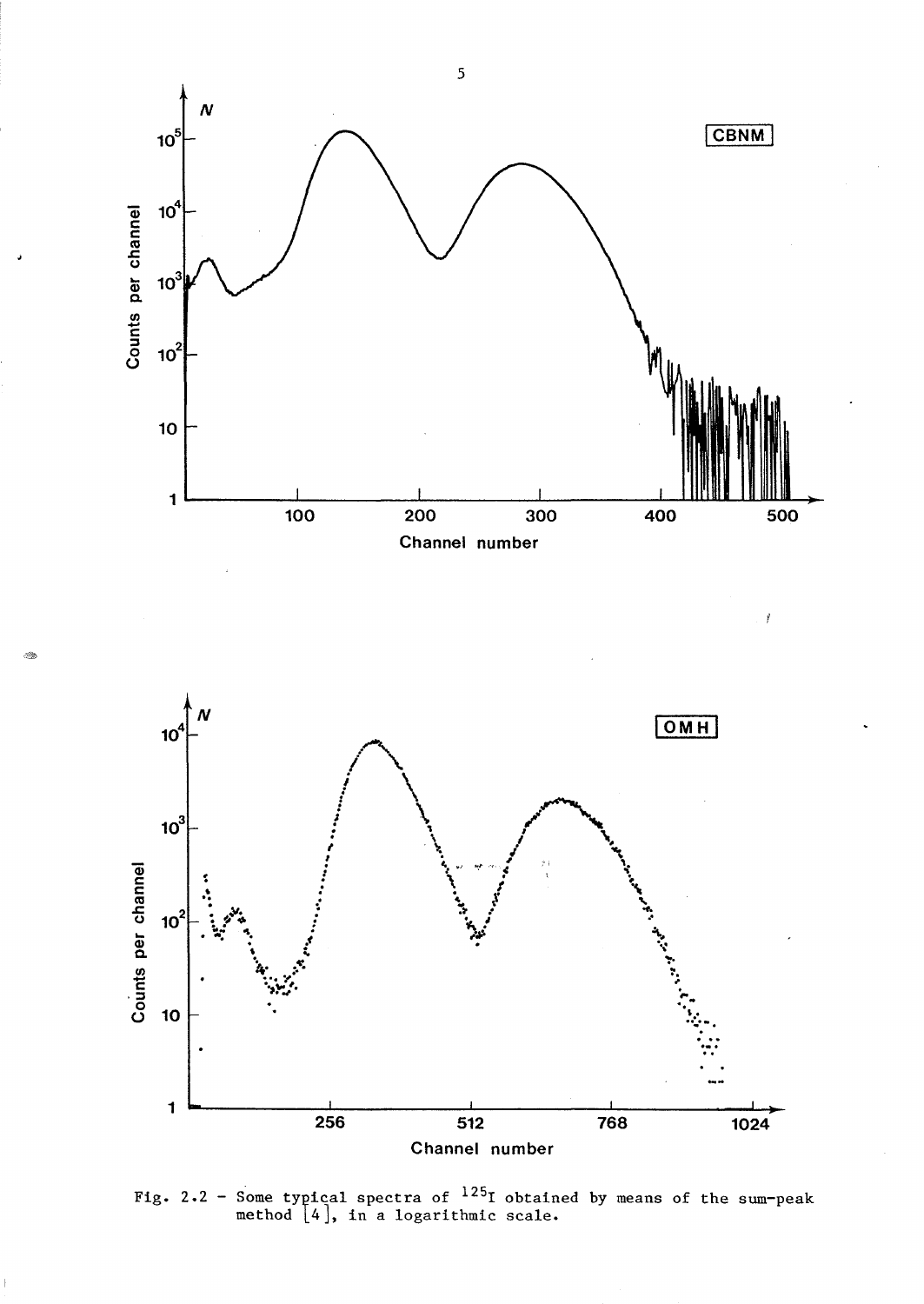

ş,

Fig. 2.3 - Typical spectra of <sup>125</sup>I obtained by IER with the second<br>method [5]. The upper drawing refers to the X- and  $\gamma$ -ray<br>spectrum of <sup>125</sup>I. The lower one shows the interval distribution between the pulses of the two NaI detectors of the coincidence system.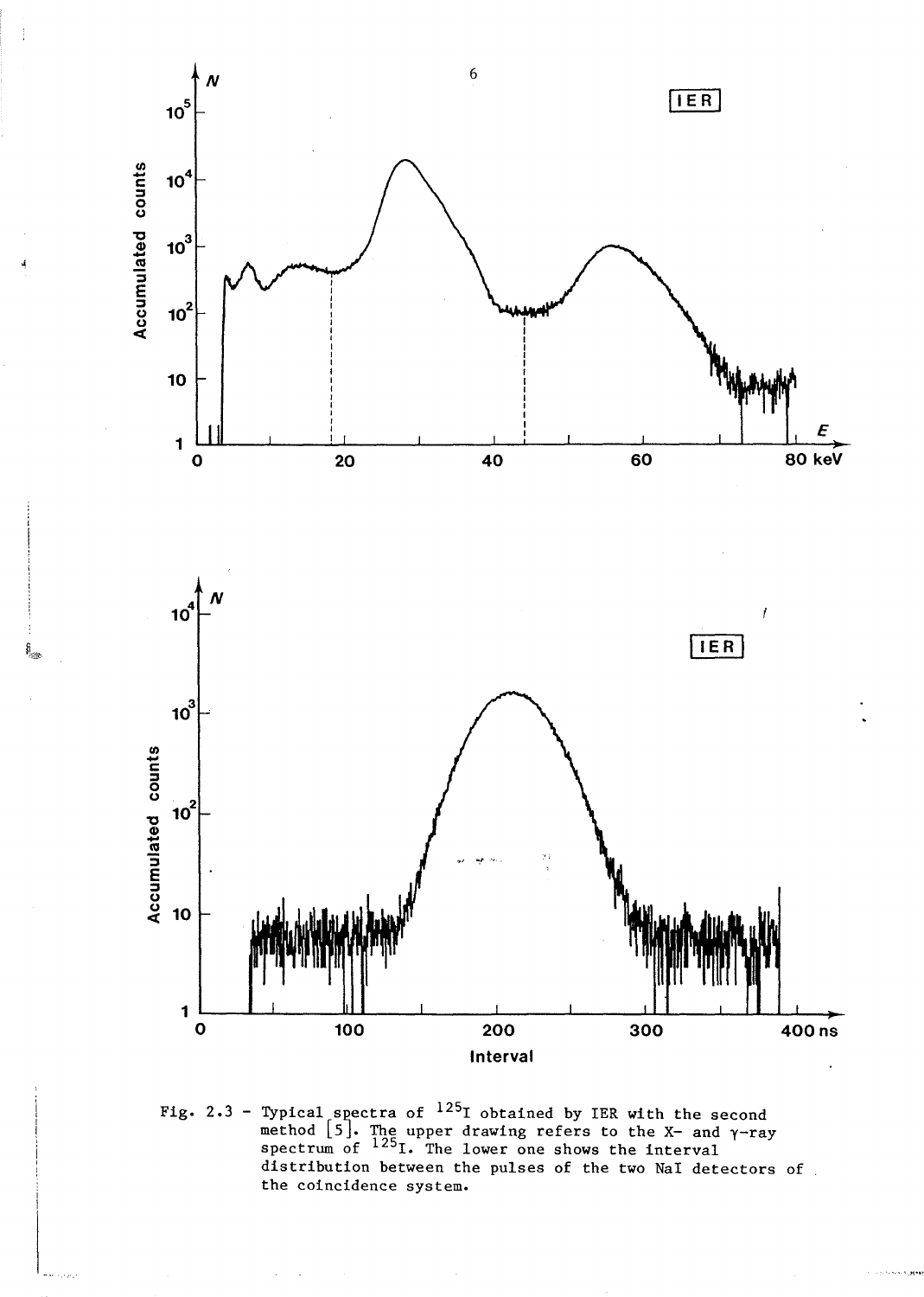

Fig.  $3$  - Results obtained by means of the  $4\pi e$ -X coincidence efficiency extrapolation method. The upper drawing presents linear leastsquares fits of the activity concentration of the diluted<br>solution versus  $(1 - \epsilon_{\beta})/\epsilon_{\beta}$ . The lower one shows a plot of the<br>residuals for one of these extrapolations.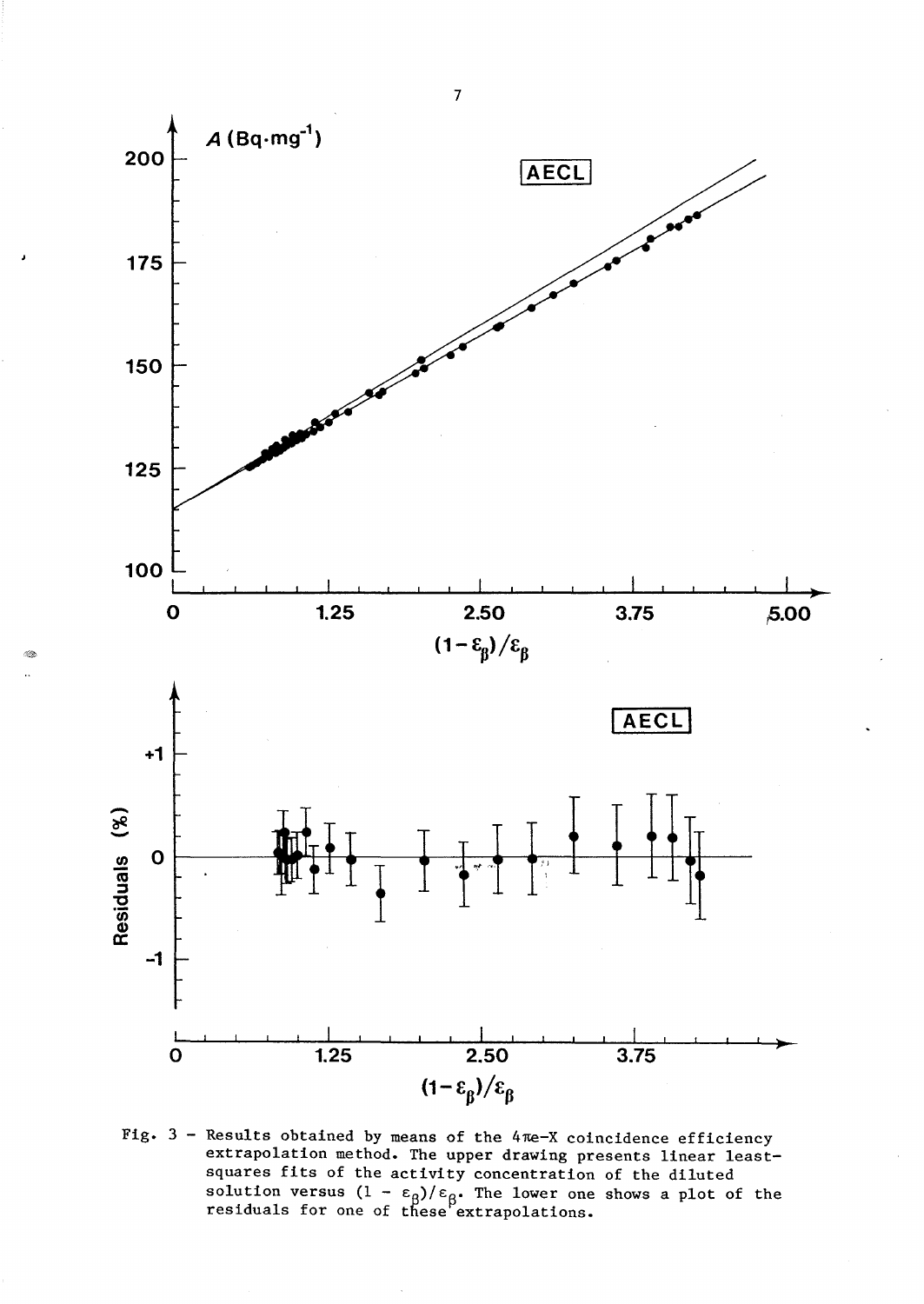## 5. Corrections

AECL applied the same corrections for methods 1 and 2, i.e. the individual results were corrected for background, dead time and decay. In the case of method 3, corrections were made to the electron rates obtained by means of a proportional counter (the electron efficiency of which was changed by varying the high voltage) for background, measured at every second voltage increment over the complete voltage range. Corrections for dead time, decay and accidental coincidences were also applied.

BIPM (method 1) corrected data for background, decay and dead time. An extrapolation to zero count rate was applied in order to eliminate the effect of accidental summing in line  $A_2$  defined in ref. [4].

CBNM (method 1) corrected data for background and decay. The dead-time corrections were directly included by means of the multichannel analyser. The total count rate contained in lines  $A_1$  and  $A_2$  was obtained by summing the events between 0 and 86 keV. The contribution in line  $A_2$ was computed as the sum of a tail and the counts between 43 and 86 keV. The tail was evaluated by means of the following three methods:

- applying logarithmic fit to the high-energy side of the "singles peak" (i.e. peak formed by single events) and to the low-energy side of the sum peak,
- fitting with four gaussians,
- the Heath method  $\lceil 8 \rceil$ .

IER (method 2) applied the Cox-Isham formula  $\lceil 9 \rceil$  for correcting the count rates.

LMRI (method 1) took into account a correction of 0.7 % for the tail of the sun peak.

The corrections used by OMH (method 1) are of the same type as those applied by BIR1.

PTB corrected the measured single count rates for background and dead time, and the coincidence rate by means of the Cox-Isham formula  $[9]$ .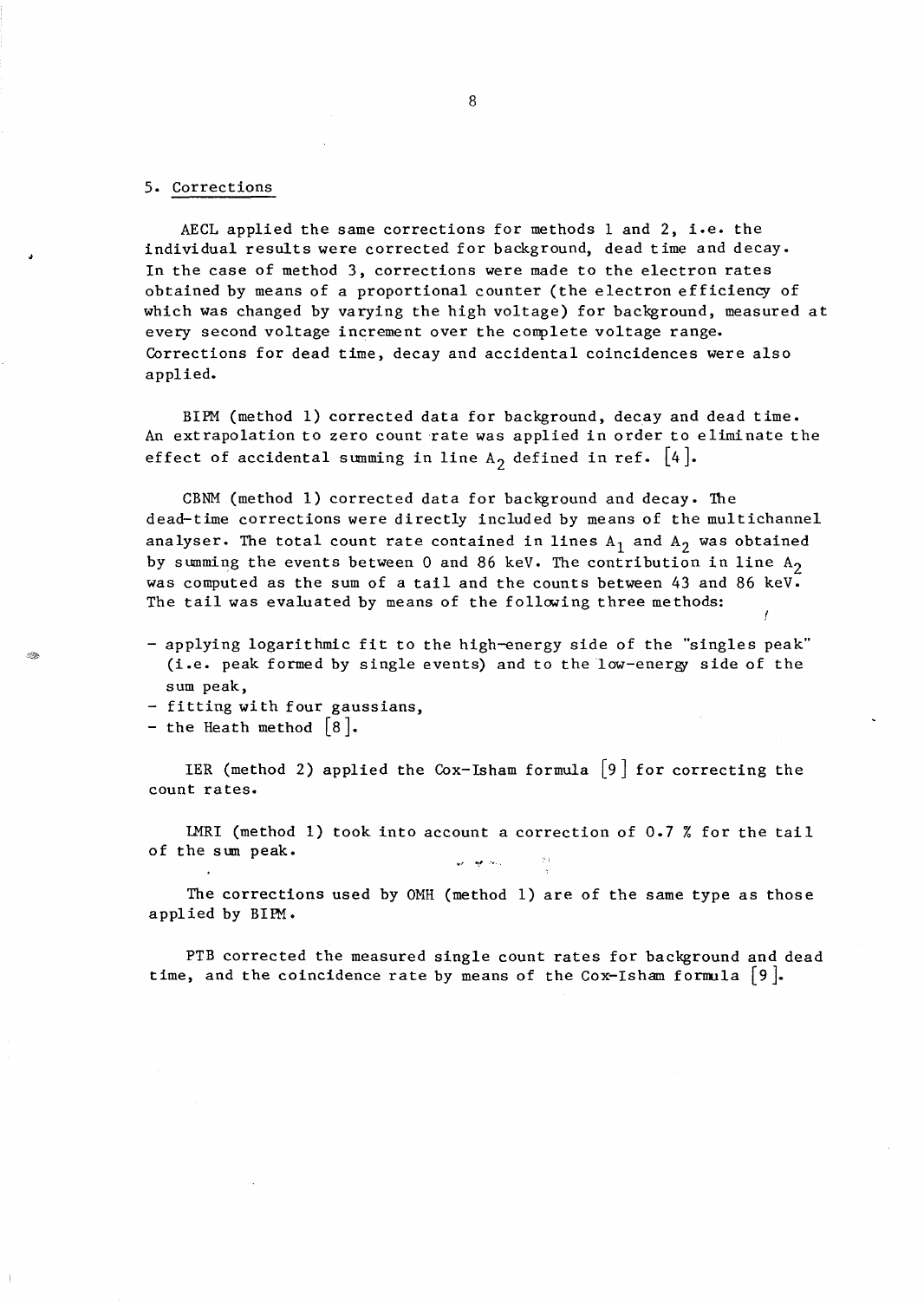## 6. Uncertainties

The combined uncertainties and their components are presented in Table 7. It will be noted that the method described by Eldridge and Crowther [4] is apparently the least precise way for determining the activity concentration of  $^{125}$ . For this method, the main contributions to the uncertainty stem from the product  $P_1P_2/(P_1 + P_2)^2$ , the extraction of the individual contributions  $A_1$  and  $A_2$  from the measured spectrum of 125<sub>I</sub> and the gate settings.

For the method described in  $\lceil 5 \rceil$ , the main uncertainty contributions are those due to counting statistics, pile up (for AECL) and source preparation (for 1ER).

For methods 3 and 4, uncertainties due to counting statistics and the fitting of an extrapolation curve are the main contributions. An important source of discrepancy for the results, which (for the time being) cannot be avoided, comes from the use of four different half lives by the participating laboratories for calculating the activity concentration at the reference date. Since the interval between the average time of measurement and the reference date was often of the order of the half life, this correction may have degraded the quality of the measurements.

### 7. Final results

The results are presented in Table 8 and Figure 4.

AECL used three different methods, but gave as its result a weighted mean of (2 050.4  $\pm$  4.3) kBq g<sup>-1</sup>. For the sake of simplicity we consider all the seven submitted results as being independent of each other and assune that their respective uncertainties have been reliably assessed. We then obtain for the weighted mean of all the results

 $(2 052.0 \pm 3.6) \text{ kBq g}^{-1}$ ,

and for their unweighted mean  $\mathbb{R}^n$  where  $\mathbb{R}^n$ 

 $(2\ 056.0 \pm 4.2)$  kBq  $g^{-1}$ ,

always at the reference date of 1987-03-01, 0 h UT.

The results of this trial comparison cover a total range of 32.1 kBq  $g^{-1}$  (1.56 %). The deviations of the lowest and the highest value from the weighted mean are  $-0.63$  % and  $0.93%$ , respectively.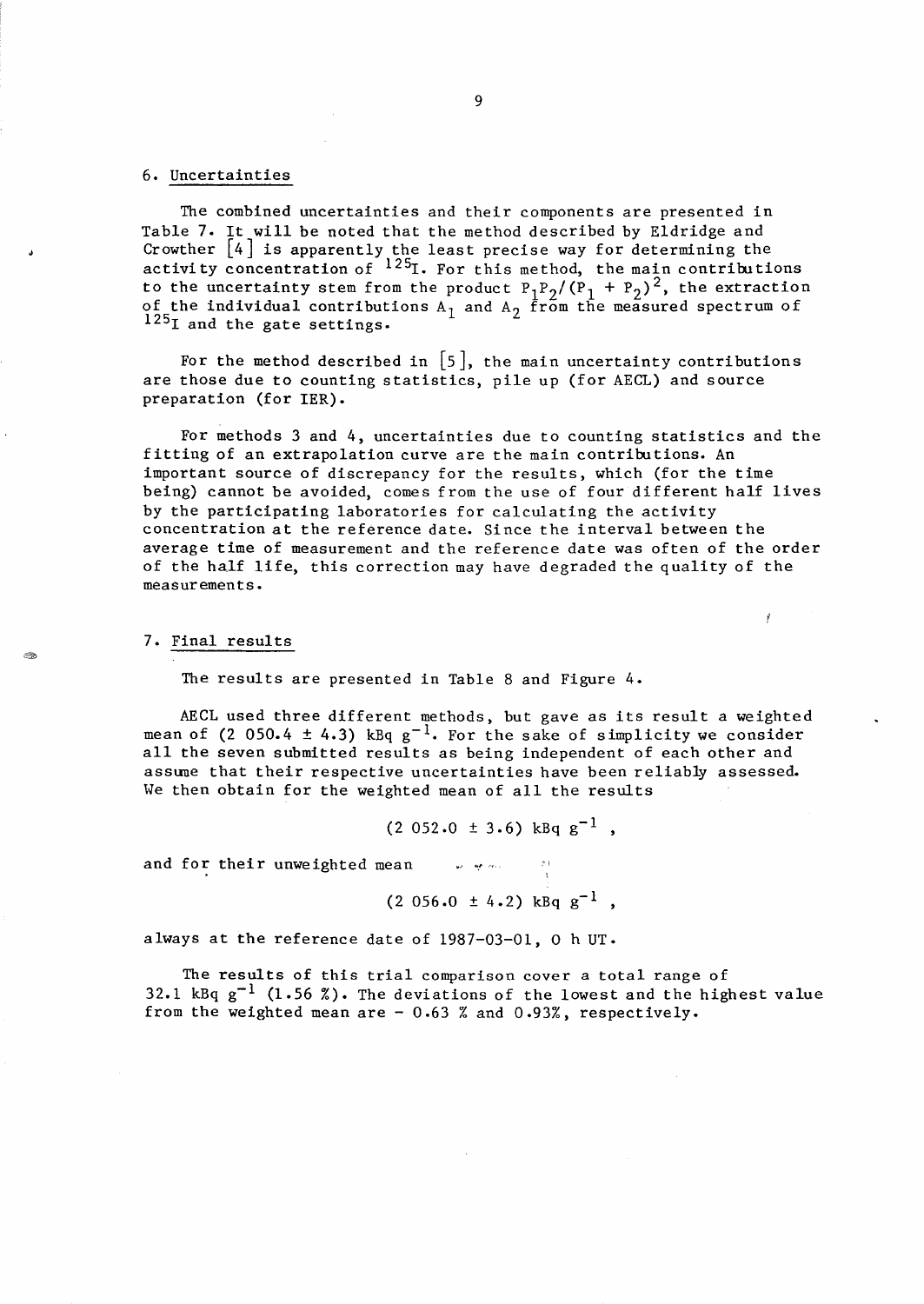

Fig.  $4$  - Final results of the  $^{125}I$  trial comparison. The numbers refer to the four methods applied:

1) Sum-peak method  $[4]$ ,

E.

- 
- 2)  $X-(X+Y)$  coincidences [5],<br>3)  $4\pi e-X$  coincidence efficiency extrapolation [6],
- 4) Photon-photon coincidence counting and efficiencyextrapolation method  $[7]$ .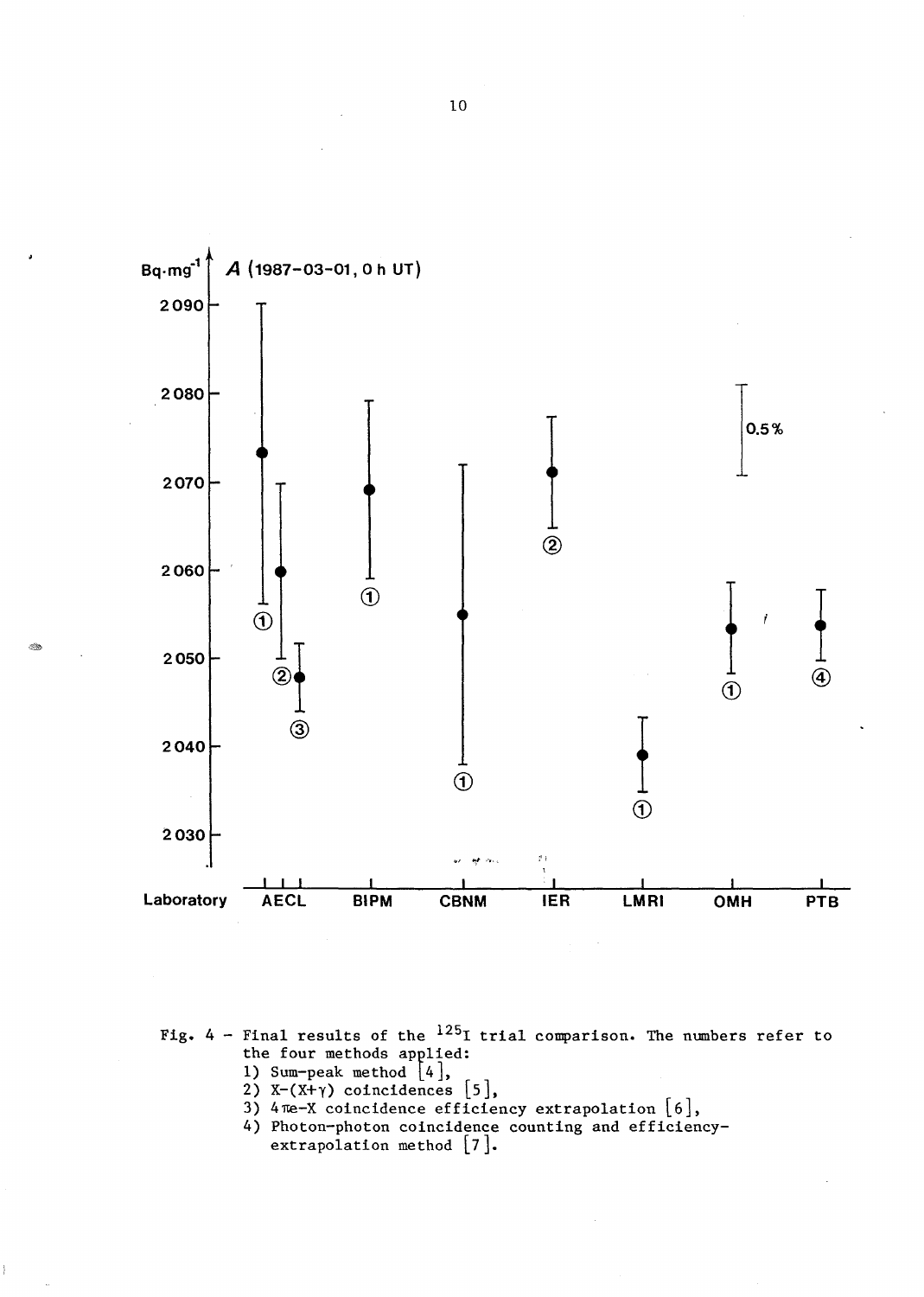|                                                                                               | <b>AECL</b>            | BIPM                  | <b>CBNM</b> | IER                                   | <b>MRI</b>                                                                  | <b>CMH</b>                               | PTB                                                                      |
|-----------------------------------------------------------------------------------------------|------------------------|-----------------------|-------------|---------------------------------------|-----------------------------------------------------------------------------|------------------------------------------|--------------------------------------------------------------------------|
| Ampoule number                                                                                | 8 2 2 2                | 8 2 2 4               | 8 2 2 3     | 8 2 2 5                               | 8 2 2 6                                                                     | 8 2 2 8                                  | 8 2 2 7                                                                  |
| (g)<br>Mass of solution<br>- indicated by OMH<br>- determined by laboratory                   | 3.6016<br>$3,6013$ (1) | $ 3.604\;0 3.605\;7 $ |             | 3.6002<br>3.5897                      | 3.6025                                                                      | 3.6032<br>3 596 1                        | 3.6057<br>(5)<br>3.606 1                                                 |
| $(kBq g^{-1})$<br>Activity concentration<br>at ref. date (1987-03-01, 0 h UT)                 |                        |                       |             | $2.064 \pm 10$ b $2.035 \pm 8$ b      | $\begin{bmatrix} 2 & 0 & 3 & 5 & \pm & 8 & a \end{bmatrix}$<br>10987-04-13) | 2 0 6 0<br>$(1987 - 02 - 09)$<br>2 0 5 8 | $2039 \pm 14$ a,c<br>$(1987 - 03 - 04)$ to $03 - 16$<br>$2048 \pm 6$ b,c |
| (date of the measurement)                                                                     |                        |                       |             | $(1987 - 03 - 25)$ $(1987 - 04 - 15)$ |                                                                             | $(1987 - 03 - 10)$                       | $(1987 - 03 - 25)$ to 05-06                                              |
| Activity remaining in the "empty"<br>ampoule after 2 rinsings<br>with distilled water<br>(Bq) | (2)<br>$134 \pm 10$    |                       |             | (3)<br>$48 \pm 0.5$                   |                                                                             | $840 \pm 50$ (4)                         |                                                                          |
| Date of the test                                                                              | $1987 - 03 - 30$       |                       |             | 1987-04-29                            |                                                                             |                                          |                                                                          |
| Additional rinsings                                                                           |                        |                       |             |                                       |                                                                             | 2 with di hent                           |                                                                          |
| Enal residual activity<br>Date of the test                                                    | u la 12                |                       |             |                                       |                                                                             | 60 ± 20 $(4)$<br>1987-03-11              |                                                                          |

Table 2 - Mass measurements, ionization-chamber measurements and adsorption tests

b after transfer of the contents of the ampoule, a before opening the ampoule,

c using geometric correction factors for 3.6 ml and 2 ml of solution (without calibration constants).

(1) The mass of the solution was found by weighing the empty dry ampoule and subtracting from that of the unopened but file-marked amoule. The mass of solution actually transferred usefully to the pycnometer was 3.5798 g.

(2) Measurements performed by means of a Ge(Li) spectrometer.

(3) Minsing was done just after the transfer on 1987-03-24. The adsorption tests were performed with a 2" x 2" well-type NaI detector.

(4) Measurements performed by means of a HP-Ge detector with a Be window.  $\sim$ 

(5) Weighing procedure like (1).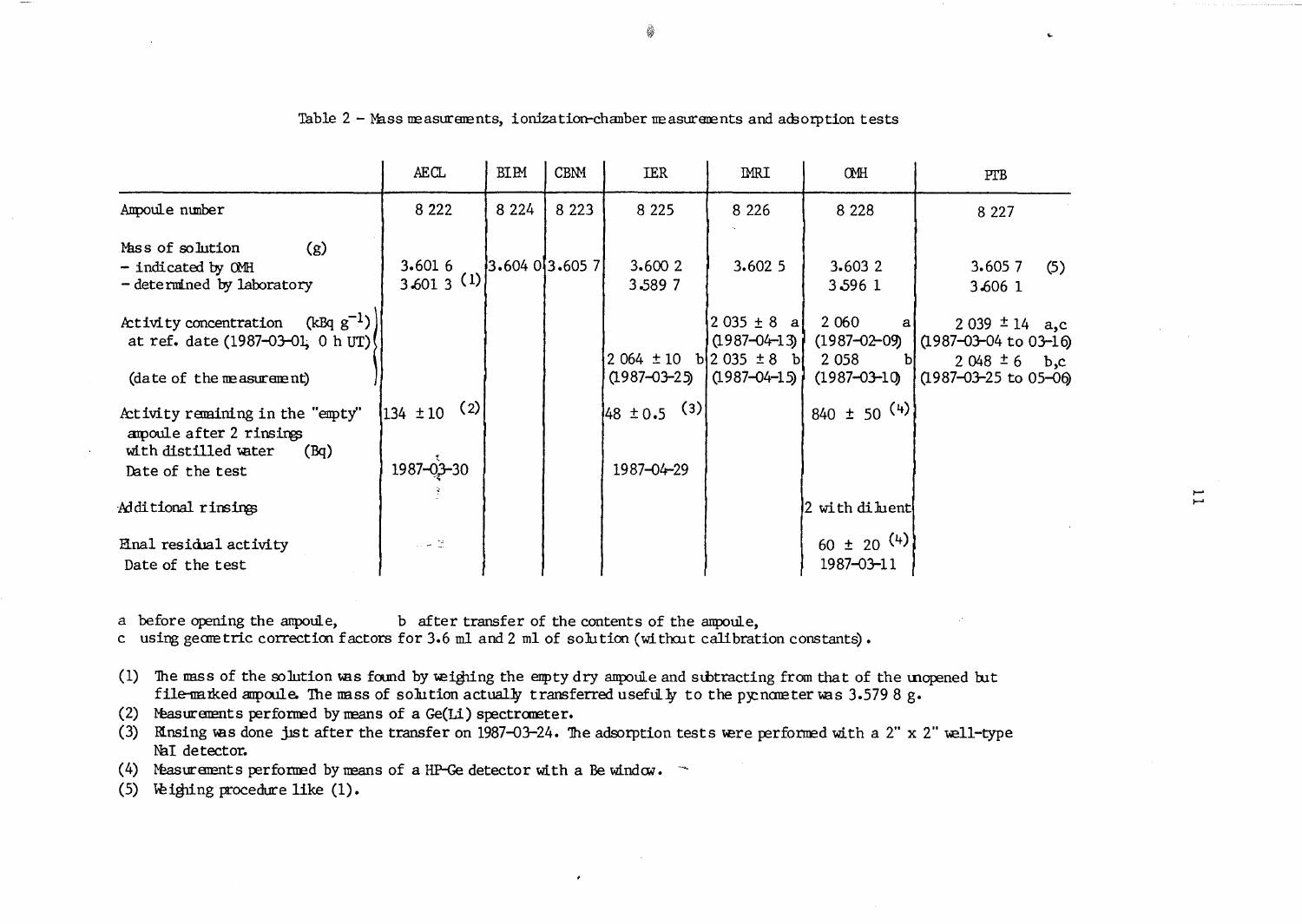Table 3 - Source preparation

 $\sim$ 

|                                                                                           | <b>AECL</b>                                                                                                                                                            | <b>BIPM</b>                   | <b>CBNM</b>    | <b>IER</b>                     | <b>IMRI</b>                                                                                                                                                                                                                                 | OMH                          | PTB                                        |
|-------------------------------------------------------------------------------------------|------------------------------------------------------------------------------------------------------------------------------------------------------------------------|-------------------------------|----------------|--------------------------------|---------------------------------------------------------------------------------------------------------------------------------------------------------------------------------------------------------------------------------------------|------------------------------|--------------------------------------------|
| Dilution                                                                                  |                                                                                                                                                                        |                               |                |                                |                                                                                                                                                                                                                                             |                              |                                            |
| Diluent                                                                                   | $\left 16 \mu g/\text{m1 NaI} + \right 50 \mu g/g KI + \left 30 \mu g/g NaI + \left 0.02 g/I Na_2 S0_3\right 66 \mu g/g KI + \right $                                  |                               |                |                                |                                                                                                                                                                                                                                             | $50 \mu g/g K I +$           |                                            |
|                                                                                           | 19 µg/ml Na <sub>2</sub> SO <sub>3</sub>   50 µg/g Na <sub>2</sub> S <sub>2</sub> O <sub>3</sub>   16 µg/g Na <sub>2</sub> SO <sub>3</sub>   + 0.02 g/l LiOH   74 µg/g |                               |                |                                |                                                                                                                                                                                                                                             | $50 \mu g/g K I Q_1 +$       |                                            |
|                                                                                           |                                                                                                                                                                        | NaOH                          | NaOH           | in H <sub>2</sub> 0            | pH 8 with LiOH in 5.10 <sup>-4</sup> mol/1 in 2.10 <sup>-4</sup> mol/1 + 0.05 g/1 KI (Na <sub>2</sub> SO <sub>3</sub> + 5 H <sub>2</sub> O) 50 $\lg$ /g Na <sub>2</sub> S <sub>2</sub> O <sub>3</sub><br>in $5 \cdot 10^{-4}$ mol/1<br>NaOH | $\ln 10^{-3}$ mol/1<br> NaOH |                                            |
|                                                                                           |                                                                                                                                                                        |                               |                |                                |                                                                                                                                                                                                                                             |                              |                                            |
| Number of dilutions                                                                       | 1.                                                                                                                                                                     | $\mathbf{1}$                  | $\mathbf{1}$   | $\overline{2}$                 | 1                                                                                                                                                                                                                                           |                              |                                            |
| Dilution factors                                                                          | 17.766                                                                                                                                                                 | 7.340 72                      | 7.7847         |                                | $1.000, 9.6426, 42.3452 \pm 0.001220.013 \pm 0.002$                                                                                                                                                                                         |                              |                                            |
|                                                                                           |                                                                                                                                                                        |                               |                | 8 4 4 4 9                      |                                                                                                                                                                                                                                             |                              |                                            |
| Source preparation                                                                        | (1)                                                                                                                                                                    |                               | (4)            |                                |                                                                                                                                                                                                                                             | (10)                         |                                            |
| Source backing: substrate                                                                 | <b>VYNS</b>                                                                                                                                                            | <b>VYNS</b>                   | <b>VYNS</b>    | mylar                          | mylar                                                                                                                                                                                                                                       |                              | <b>VYNS</b>                                |
| Metal coating                                                                             | A1-Pd                                                                                                                                                                  | Au<br>$\omega^{-\frac{1}{2}}$ | Au             | ahminim                        |                                                                                                                                                                                                                                             |                              |                                            |
| Number of films                                                                           | $1$ or $2$                                                                                                                                                             |                               |                |                                | $\overline{2}$                                                                                                                                                                                                                              |                              | $\mathbf{2}$                               |
| Metal layers above                                                                        | 0                                                                                                                                                                      | 0                             |                |                                |                                                                                                                                                                                                                                             |                              |                                            |
| belw                                                                                      | $1$ or $2$                                                                                                                                                             |                               |                |                                |                                                                                                                                                                                                                                             |                              |                                            |
| Total mass per unit surface                                                               | 20 to 30                                                                                                                                                               | 35                            | 35             | 1 000                          | 40                                                                                                                                                                                                                                          |                              | 50                                         |
| $(\mu g \text{ cm}^{-2})$                                                                 |                                                                                                                                                                        |                               |                |                                |                                                                                                                                                                                                                                             |                              |                                            |
| Wetting or seeding agent                                                                  |                                                                                                                                                                        | Indox $10^{-4}$               |                | $\mu$ dox 10 <sup>-4</sup> (6) |                                                                                                                                                                                                                                             |                              |                                            |
| Drying                                                                                    | flow of dry air                                                                                                                                                        | air                           | flow of air at | ambient atm.                   | air                                                                                                                                                                                                                                         |                              | air                                        |
|                                                                                           | at ambient temp.                                                                                                                                                       |                               | ambient temp.  |                                |                                                                                                                                                                                                                                             |                              |                                            |
| Special treatment                                                                         | (2)                                                                                                                                                                    |                               | (5)            | (7)                            | (8)                                                                                                                                                                                                                                         |                              | precipitated<br>with AgNO <sub>2</sub> (8) |
| Range of source mass (mg)  1.08 to 3.36 (3) 18.06 to 74.92   9.20 to 16.55   10.5 to 61.7 |                                                                                                                                                                        |                               |                |                                | 10 to 45<br>(9)                                                                                                                                                                                                                             | 12 to 90                     | 20 to 24                                   |

 $\mathcal{A}^{\mathrm{c}}$  and  $\mathcal{A}^{\mathrm{c}}$ 

 $\overline{z}$ 

 $\sim$  $\mathcal{L}_{\mathcal{A}}$  .

 $\ldots/\ldots$ 

 $\sim$ 

 $\mathbf{c}$ 

 $\sim 10^{11}$  km  $^{-1}$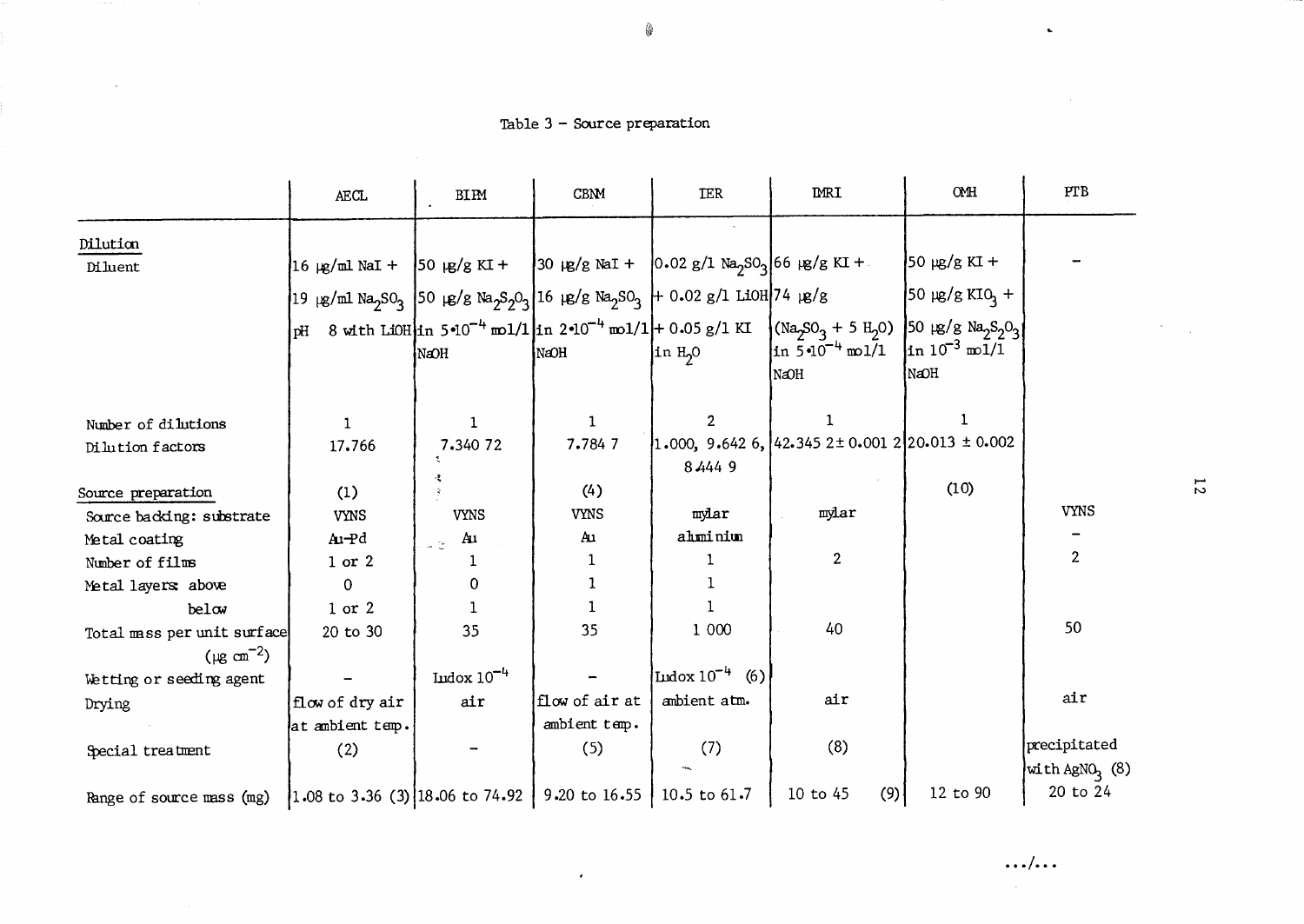#### Table 3 (cont'd)

@

- (1) For  $4\pi$ e-X coincidence efficiency extrapolation. Sources for methods 1 and 2 were prepared by gravimetric dispensing of active solution into  $AgNO<sub>3</sub>$  solution on the adhesive side of 6.3 mg cm<sup>-2</sup> mylar tape. After drying slowly with flowing air at ambient temperature, the deposit was covered with a layer of the same mylar tape. The range of source mass was 0.93 to 2.13 mg of the original solution. Some sources were further sandviched by the same mylar tape in tests to investigate electron-range effects.
- (2) Drops were dispensed into  $\approx 20$  µl of a 470  $\mu$ g/ml AgNO<sub>3</sub> solution.
- (3) Of the original solution.
- (4) The source mounts were attached to a paper liner and placed at the bottom of the well-type detector.
- (5) Iodine was precipitated on the source mount by adding a double excess of AgNO<sub>3</sub> and keeping the droplet in a humid atmosphere for half an hour before drying.
- $(6)$  For the original solution.
- (7) The active solution was deposited on a drop of solution of AgNO<sub>3</sub> ( $\approx$  10 mg of solution).
- (8) A drop of AgNO<sub>3</sub> (160  $\mu$ g/g of solution) was deposited on the active solution.
- (9) Two types of sources were used for the measurements: polyethylene tubes containing a drop of solution and a sandwich of mylar foils with "dried drops".
- (10) Sources used were Brown medical glass ampoules (body diameter 15 mm, height of liquid = 8 mm). The ampoules were filled to  $1$  g.

 $\overline{\omega}$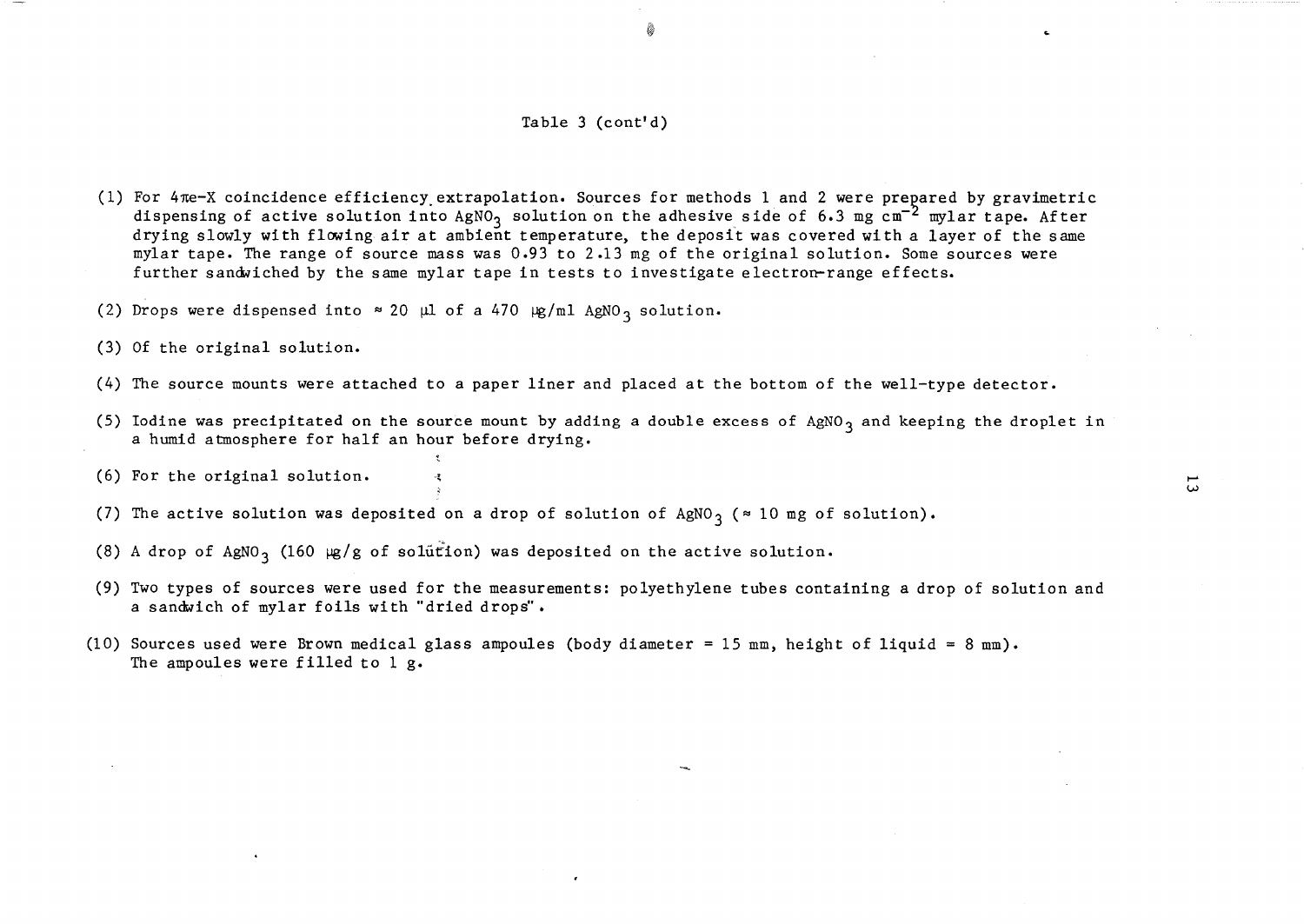# Table  $4$  - Equipment for counting

|                                                |                                       | <b>AECL</b>                                         | <b>BIPM</b> | <b>CBNM</b>        | <b>IER</b>     | <b>IMRI</b>    | <b>CMH</b> | PTB            |
|------------------------------------------------|---------------------------------------|-----------------------------------------------------|-------------|--------------------|----------------|----------------|------------|----------------|
| 4π proportional counter                        |                                       |                                                     |             |                    |                |                |            |                |
| Wall material<br>Height of each half           | (mm)                                  | stainless steel<br>21                               |             |                    |                |                |            |                |
| Anode                                          |                                       |                                                     |             |                    |                |                |            |                |
| $-$ Nature<br>- Wire diameter<br>- Wire length | (mm)<br>(mm)                          | stainless steel<br>0.013<br>36                      |             |                    |                |                |            |                |
| - Distance from source                         | (mm)                                  | 10                                                  |             |                    |                |                |            |                |
| - Voltage applied                              | (kV)                                  | 1.8 to 2.3                                          |             |                    |                |                |            |                |
| Gas                                            |                                       |                                                     |             |                    |                |                |            |                |
| $-$ Nature                                     |                                       | CH <sub>4</sub>                                     |             |                    |                |                |            |                |
| - Pressure                                     | (Ma)                                  | 0.1                                                 |             |                    |                |                |            |                |
| - Discrimination level                         | (keV)                                 | $\approx 10$                                        |             |                    |                |                | İ          |                |
| Scintillation detector                         |                                       |                                                     |             |                    |                |                |            |                |
| Number of crystals: ordinary                   | well type                             | (1)                                                 | 1           | 1                  | $\overline{2}$ | 1              | 1          | $\overline{2}$ |
| <b>Diameter</b>                                | (mn)                                  | 51                                                  | 76          | 152.4              | 76             | 125            | 28         | 75             |
| Height                                         | (mm)                                  | 1                                                   | 76          | 152.4              | 76             | 100            | 35         | 6              |
| Well diameter                                  | (mm)                                  |                                                     |             | 50                 |                | 14.5           | 16         |                |
| depth                                          | (mm)                                  |                                                     |             | 100                |                | 50             | 29         |                |
| Resolution (FWHM*)                             | $(\%)$                                | $\leq 35$                                           | 19.4        | 29                 | 6.1, 7.6       | $\overline{7}$ | 19.2       | $\approx$ 30   |
| at  (keV)                                      |                                       | 28                                                  | 28          | 27.47              | 662            | 662            | 59.5       | $\approx$ 30   |
| Solid angle                                    | $\left(\frac{\text{sr}}{4\pi}\right)$ | method 1: 0.425<br>11<br>2: 0.425(2)<br>3: 0.325(3) | op aus      | 10.983             |                | 0.994          | 0.975      | < 0.5          |
| Distance from photon counter<br>to source      | (mm)                                  | methods $1 \& 2$ :<br>4<br>3:<br>23                 | 14          | $\langle 1$<br>(4) | 15             |                |            | $3$ to 220     |

\* full width at half maximum

(1) method 1: 1 NaI; method 2: 2 NaI

i.

 $\sim 10^7$ 

(2) for each detector

- City

(3) sum of 2 detectors

 $(4)$  at bottom of well

 $\bar{\mathcal{A}}$ 

 $\mathcal{A}^{\mathcal{A}}$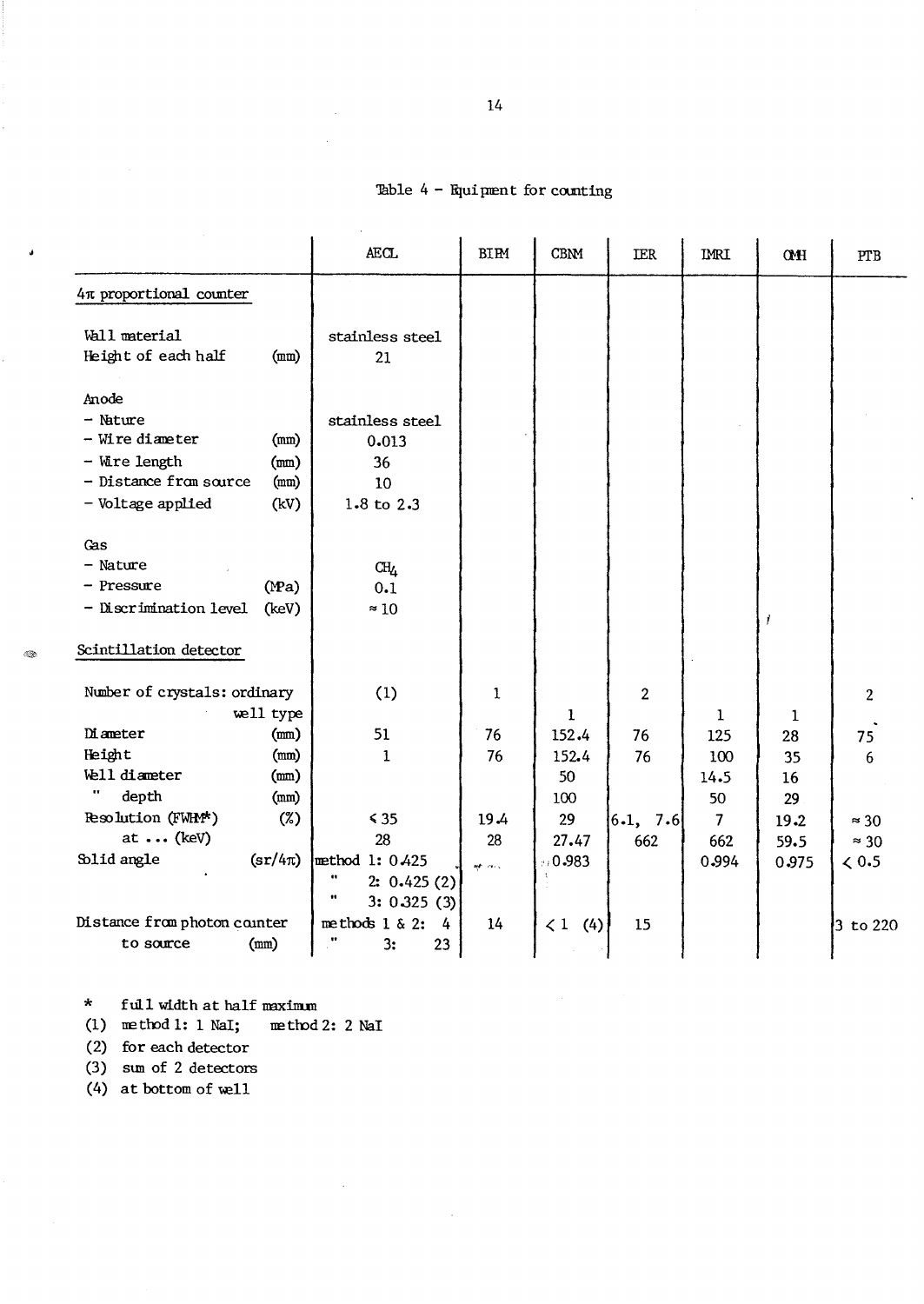|                                             | Counting channel<br>window limits<br>(keV)       | Typical<br>count rates<br>$(s^{-1})$ | Background<br>rates<br>$(s^{-1})$ | Number of sources<br>measured                                                                                                      | Typical time for<br>one measurement<br>(s) | Dead times<br>$(\mu s)$                                                                        | Coincidence<br>resolving time<br>$(\mu s)$ |
|---------------------------------------------|--------------------------------------------------|--------------------------------------|-----------------------------------|------------------------------------------------------------------------------------------------------------------------------------|--------------------------------------------|------------------------------------------------------------------------------------------------|--------------------------------------------|
| AECL<br>Method 1<br>A <sub>1</sub><br>$A_2$ | 10 to 43, window 1<br>43 to 77, window 2         | 1 4 3 0                              | 0.57                              | 4                                                                                                                                  | 1 000                                      | $\alpha$ )<br>$2.00 \pm 0.02$<br>$2.00 \pm 0.02$<br>$\alpha$ )                                 |                                            |
| Method 2                                    | $10$ to 43 and 10 to 77<br>10 to 43 and 10 to 77 | 3 4 0 0                              | 0.30                              | 4                                                                                                                                  | 1 0 0 0                                    | (1)<br>$2.03 \pm 0.03$<br>$2.04 \pm 0.03$<br>$\alpha$ )                                        |                                            |
| Method 3                                    | 10                                               | 1 500                                | 4.5                               | 5                                                                                                                                  | 500                                        | $2.03 \pm 0.02$                                                                                | $(1)$ 0.695 ± 0.001 (1)                    |
| BIPM<br>Method 1                            |                                                  | 1 500 to 5 800                       | 1.1                               | 31                                                                                                                                 | 1800                                       | live timing                                                                                    |                                            |
| CBNM                                        | 0 to 86                                          | I 200                                | 16.6                              | 3                                                                                                                                  | 15 000                                     | (2)                                                                                            |                                            |
| <b>IER</b><br>Method 2                      | 18 to 44 and 18 to 73                            | $\mathcal{A}=\frac{1}{2\pi}$ .       |                                   | $4$ dil. fact. $1.0$<br>$\bullet$<br>$\pmb{\cdots}$<br>9.6426<br>$\overline{3}$<br>$\mathbf{H}$<br>$\bullet\bullet$<br>3<br>8.4449 |                                            | $\left 3.201 \pm 0.001 \right  (3) \left 1.075 \pm 0.002 \right  (3)$<br>$3.196 \pm 0.001$ (3) |                                            |
| LMRI<br>Method 1<br>$A_1$<br>$A_2$          | 15 to 42.7<br>42.7 to 81<br>4.7<br>(4)           | 250 to 1 000                         | 30                                | 12                                                                                                                                 | 7 200                                      | 3.8                                                                                            |                                            |

 $\epsilon$ 

 $\overline{\phantom{a}}$ 

# Table 5 - Counting data for the different methods

 $\ldots/\ldots$ 

 $\mathbf{c}$ 

 $\mathcal{L}^{\text{max}}_{\text{max}}$ 

 $5\overline{5}$ 

 $\mathcal{L}^{\pm}$  $\mathcal{L}^{\mathcal{L}}$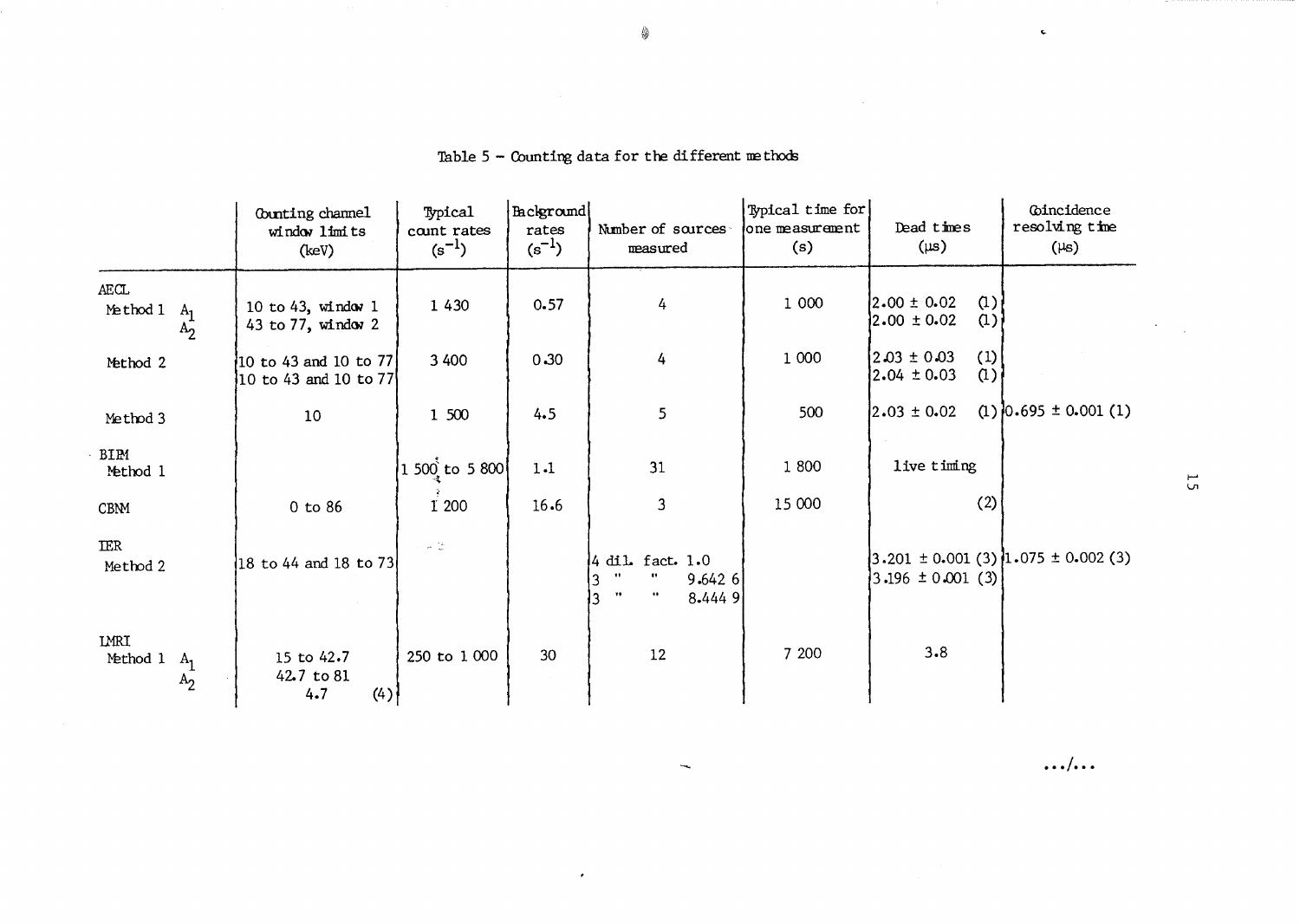Table 5 (cont'd)

È

|                                 | Counting channel<br>window limits<br>(keV) | Typical<br>count rates<br>$(s^{-1})$ | Background<br>rates<br>$(s^{-1})$ | Number of sources lone measurement<br>measured | Typical time for<br>(s) | Dead times<br>$(\mu s)$                     | Coincidence<br>resolving time<br>$(\mu s)$ |
|---------------------------------|--------------------------------------------|--------------------------------------|-----------------------------------|------------------------------------------------|-------------------------|---------------------------------------------|--------------------------------------------|
| CMH<br>Method 1<br>- A<br>$A_2$ | $13$ to $43$<br>43 to 78                   | 3 500                                | 0.28                              | 14                                             | 500                     | $(6.036 \pm 0.005(5))$<br>$6.025 \pm 0.005$ |                                            |
| <b>PTB</b><br>Method 4          | 17 to 100                                  | $\leq 20000(6)$                      | 2                                 | 6                                              | $\leqslant$ 1 000       | $(7)$ 5.00 ± 0.05<br>$5.00 \pm 0.05$<br>(8) | $(8)$ 1.00 ± 0.02<br>(8)                   |

Peak of individual events  $[4]$ .  $A_1$ 

Sum-coincidence peak  $[4]$ .  $A_{2}$ 

The source-pulser method, as described in NCRP 58 [10], was used for their determinations.  $(1)$ 

 $\tilde{\zeta}$ 

Æ.  $\frac{3}{2}$ 

Live-time correction of the multichannel analyser.  $(2)$ 

The dead times were generated numerically and determined by means of the two-oscillator method.  $(3)$ 

Discrimination threshold.  $(4)$ 

(5) For obtaining the area under the singles peak  $(A_1)$  and the sum coincidence peak  $(A_2)$ , two timing SCA units were used (Canberra model 2037A with CMH dead-time generator).

Maximum value at low distance.  $(6)$ 

- (7) About 400 data points per extrapolation.
- Dead times and resolving time were determined by means of the two-oscillator method.  $(8)$

 $\overline{9}$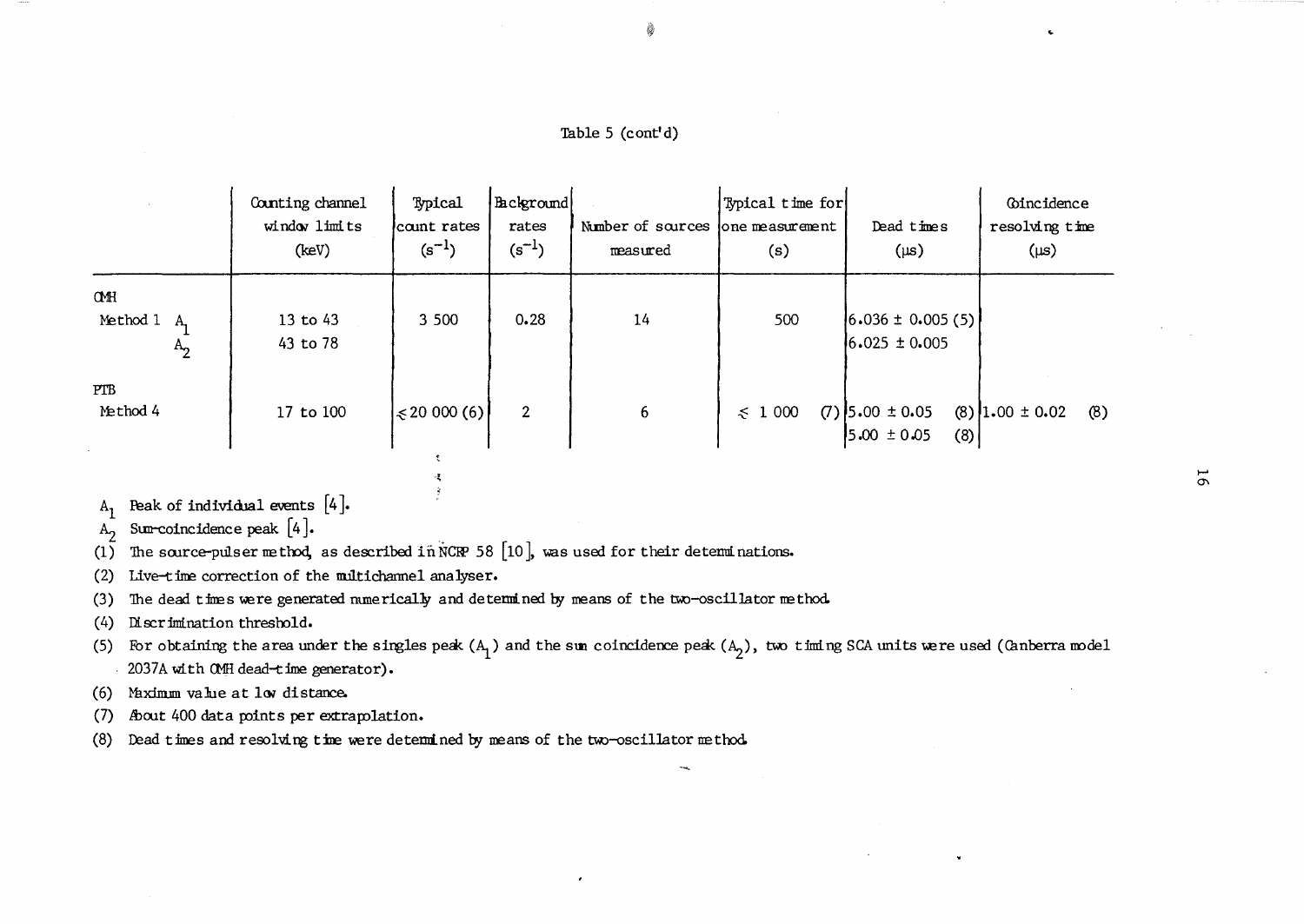## Table 6 - Formulae used for calculating the results

Method 1 [4] (AECL, BIPM, CBNM, LMRI, OMH)

$$
N_0 = \frac{P_1 P_2}{(P_1 + P_2)^2} \frac{(A_1 + 2 A_2)^2}{A_2},
$$

where  $A_1$  and  $A_2$  are the contents of the singles peak and the sum coincidence peak. AECL, BIPM and OMH used the following expressions for  $P_1$  and  $P_2$ :

$$
P_1 = P_K \omega_K , \qquad P_2 = \frac{1 + \alpha_K \omega_K}{1 + \alpha_T} .
$$

CBNM and LMRI applied the relations

$$
P_1 = P_K \omega_K = 0.699 \text{ O} \text{ and } P_2 = \frac{\alpha_K \omega_K}{1 + \alpha_T} + (\frac{\epsilon_Y}{\epsilon_{KX}}) \frac{1}{1 + \alpha_T} = 0.774 \text{ g}.
$$
  
AECL, CBNM, LMRI and OMH took their values from [3].

BIPM used a somewhat different value for  $\omega_K$  and  $\alpha_T$ , namely

$$
\omega_{\text{K}} = 0.882 \pm 0.028 \quad [11] \qquad \text{and} \qquad \alpha_{\text{T}} = 14.02 \pm 0.01 \quad [12].
$$
  
For this laboratory P<sub>1</sub> and P<sub>2</sub> had the values

$$
P_1 = 0.703 8 \pm 0.022 3
$$
 and  $P_2 = 0.770 4 \pm 0.010 2$ .

| Method 2 | [5]                                                                                                                                                                   | (AECL, IER)                                        | \n $N_0 = \frac{4K}{(1 + K)^2} \left[ N_1 + \frac{N_c(1 - N_c/N_2)}{(1 - N_c/N_1)} \right] \left[ N_2 + \frac{N_c(1 - N_c/N_1)}{(1 - N_c/N_2)} \right] \frac{1}{2N_c}$ \n |
|----------|-----------------------------------------------------------------------------------------------------------------------------------------------------------------------|----------------------------------------------------|---------------------------------------------------------------------------------------------------------------------------------------------------------------------------|
| where    | \n $K = \frac{1 + \alpha_K \omega_K}{P_K \omega_K (1 + \alpha_T)}$ \n <td>\n        and\n        <math display="block">\frac{4K}{(1 + K)^2} = 0.9996</math>\n</td> \n | \n        and\n $\frac{4K}{(1 + K)^2} = 0.9996$ \n |                                                                                                                                                                           |

if the formula used for the gate includes the singles peak only. However,

$$
N_0 = \frac{4K}{(1 + K)^2} \left[ N_1 + \frac{N_c(1 - N_c/2N_2)}{2(1 - N_c/2N_1)} \right] \left[ N_2 + \frac{N_c(1 - N_c/2N_1)}{2(1 - N_c/2N_2)} \right] \frac{1}{2N_c},
$$

if the formula used for the gate includes both the singles and the sum peaks •

**... / ...**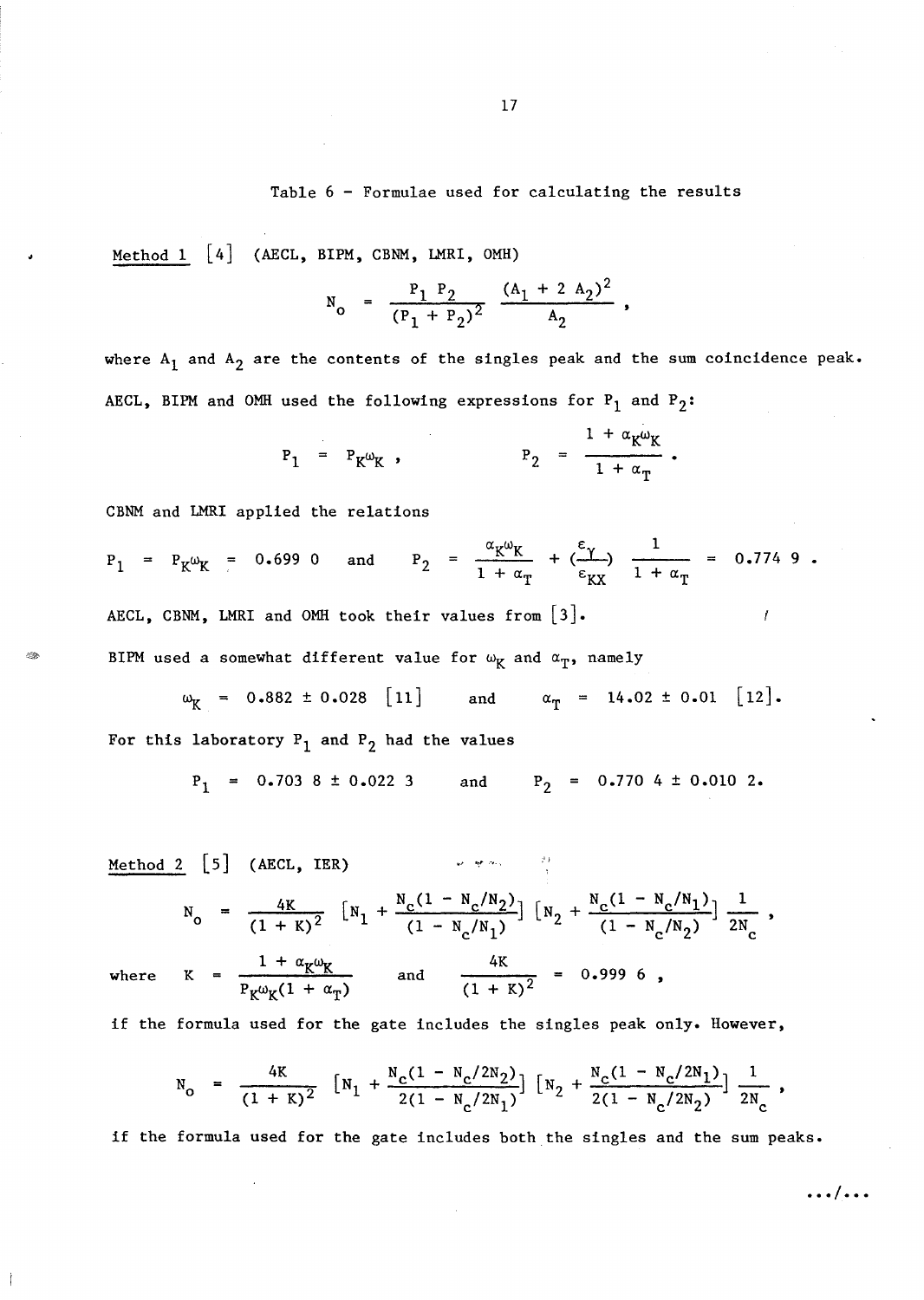## Table 6 (cont'd)

Method 3 (AECL) - 4 $\pi$ e-X coincidence efficiency extrapolation  $\lceil 6 \rceil$ 

$$
N_o = \frac{N_\beta^* N_\gamma^*}{N_c^*},
$$

where

$$
N_{\beta}^* = \frac{N_{\beta}}{1 - \tau_{\beta} N_{\beta}} - B_{\beta}^*,
$$

$$
N_{\gamma}^* = \frac{N_{\gamma}^*}{1 - \tau_{\gamma} N_{\gamma}} - B_{\gamma}^* \qquad \text{and}
$$

$$
N_{C}^* = \frac{\left[N_{C} - (\theta_{\beta} + \theta_{\gamma}) N_{\beta}^N N_{\gamma}^{\dagger}\right](2 - \tau_{\beta} N_{\beta}^{\dagger} - \tau_{\gamma} N_{\gamma}^{\dagger})}{\left[2 - \tau_{\beta} N_{\beta}^{\dagger} - \tau_{\gamma} N_{\gamma}^{\dagger} + 2 \tau N_{C}^{\dagger} - 2(\theta_{\gamma} N_{\beta}^{\dagger} + \theta_{\beta} N_{\gamma}^{\dagger}) + 2 \delta(N_{\beta}^{\dagger} - N_{\gamma}^{\dagger})\right] (1 - \tau_{\beta} N_{\beta}^{\dagger})(1 - \tau_{\gamma} N_{\gamma}^{\dagger})} - B_{C}^{\dagger},
$$

where the primes (') designate observed rates,  $\theta$  refers to the coincidence resolving time,  $\tau$  is the dead time,  $\delta$  is the delay mismatch between the two channels and B refers to the background rates.

Method 4 (PTB) – Photon-photon coincidence counting and efficiency extrapolation method 
$$
[7]
$$

$$
\frac{N_1 N_2}{2 N_c} = N_0 \frac{(1 + K)^2}{4 K} \{1 - \frac{K}{1 + K} (\epsilon_1 + \epsilon_2) + \frac{K^2}{(1 + K)^2} \epsilon_1 \epsilon_2 \},
$$

where

-291

$$
K = \frac{\alpha_{K} P \gamma \omega_{K} + P \gamma}{P_{K} \omega_{K}} = 1.112 \text{ and } \epsilon_{1} = \frac{(1 + K)}{2_{\frac{K}{12}}} \frac{N_{C}}{N_{2}} (1 - \frac{1}{2} \frac{N_{C}}{N_{1}}) / (1 - \frac{1}{4} \frac{N_{C}^{2}}{N_{1}N_{2}}).
$$

 $\epsilon_2$  is obtained by permutation of the indices in the expression for  $\epsilon_1$ . A linear extrapolation function for  $\varepsilon_1$  > 0 (i = 1,2) is applied for large distances.

The physical constants used are

 $\ddot{\phantom{a}}$ 

$$
P_K = 0.797 \pm 0.001
$$
,  $\omega_K = 0.877 \pm 0.020$ ,  $P_\gamma = 0.0667 \pm 0.0013$ ,  
 $\alpha_K = 11.9 \pm 0.2$ ,  $\alpha_\gamma = 14.0 \pm 0.3$ .

All these values are taken from the literature, for instance from  $[3]$ .

Remark - In the calculation of the ratio  $4K/(1+K)^2$  by the methods 2 and 4, the differences of the values of these constants, when taken from various references, do not contribute significantly to the uncertainty of the ratio (and thus also of  $N_0$ ).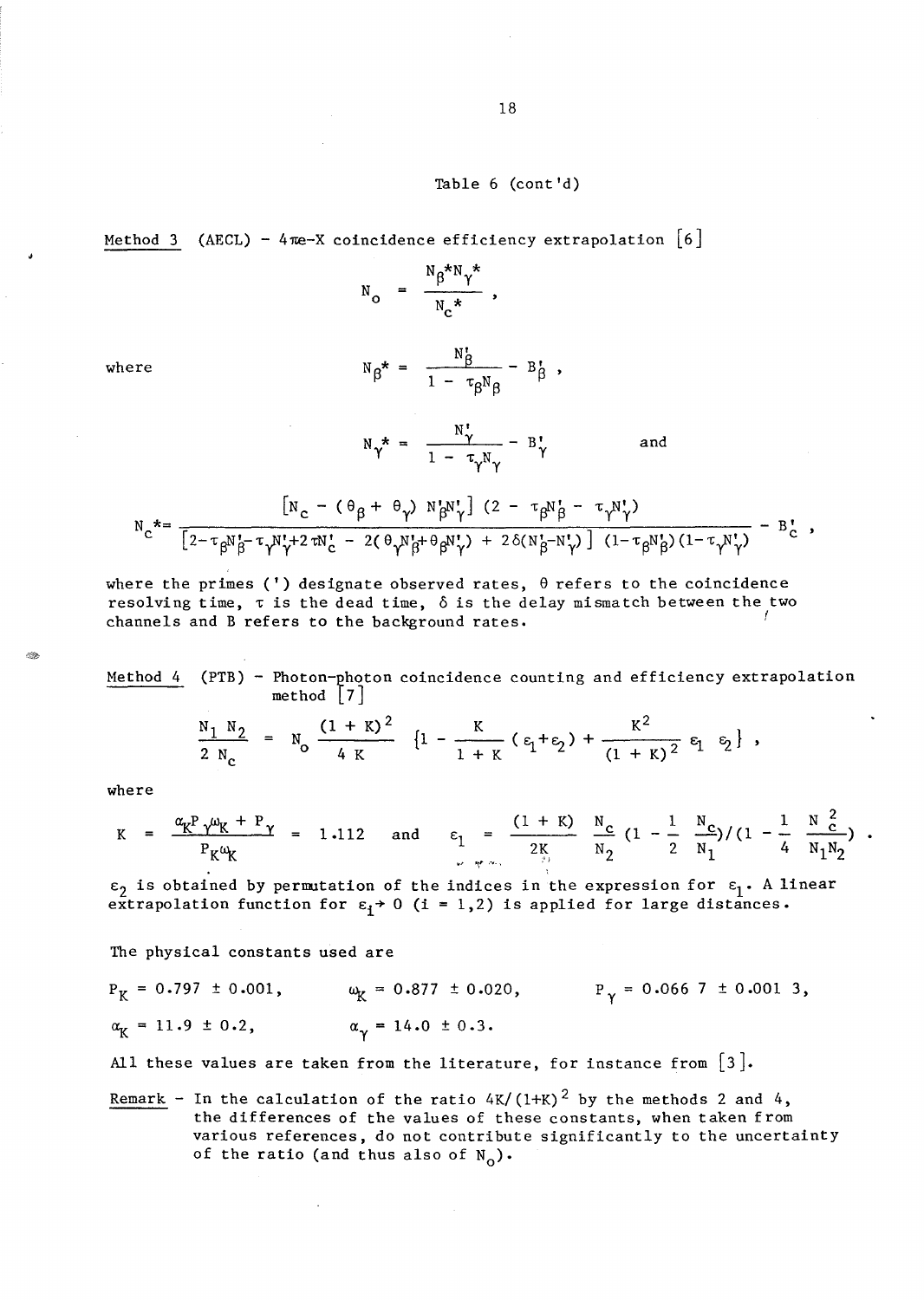|                                                |                           | <b>AECL</b> |        | <b>BIPM</b>                         | <b>CBNM</b> | <b>IER</b>                                | <b>IMRI</b> | OMH          | PTB                |
|------------------------------------------------|---------------------------|-------------|--------|-------------------------------------|-------------|-------------------------------------------|-------------|--------------|--------------------|
| Components due to                              |                           |             |        | method 1 method 2 method 3 method 1 |             | $\lceil \text{method } 2 \rceil$ method 1 |             | method 1     | method 4           |
| Counting statistics                            | 0.07                      | 0.16        | 0.17   | 0.09                                | 0.15        | 0.23                                      | 0.05        | 0.02         | 0.01               |
| Weighing                                       | 0.02                      | 0.02        | 0.02   | 0.07                                | 0.12(5)     | 0.06                                      | 0.05        | 0.015(10)    | 0.02               |
| Dead time                                      | $\leq 0.01$               | 0.01        | 0.02   |                                     | 0.01        | 0.01                                      | 0.02        | 0.005        | 0.02               |
| Background                                     | (1)                       | (1)         | 0.03   | (1)                                 | 0.10        | 0.002                                     | 0.05        | 0.01         | 0.02               |
| Pile up                                        | 0.17                      | 0.43        |        |                                     | 0.01        |                                           | 0.01        |              | 0.01               |
| Timing                                         | < 0.05                    | 0.05        | < 0.05 |                                     |             | 0.01                                      | 0.01        | 0.005        | 0.01               |
| Adsorption                                     | 0.01                      | < 0.01      | < 0.01 |                                     | 0.05(6)     |                                           |             | $\leq 0.001$ | $0.05$ (12)        |
| Imurities                                      | 0.01                      | < 0.01      | 0.01   |                                     | 0.001       |                                           |             | 0.002        | 0.01               |
| Cates                                          | [0.70(2)]                 |             |        |                                     |             |                                           |             |              |                    |
| Decay constant or<br>half-life correction      | 0.12                      | 0.12        | 0.12   | < 0.02                              | 0.22        |                                           | 0.16        | 0.02         | 0.03               |
| Decay scheme correction                        |                           |             |        |                                     |             |                                           |             |              |                    |
| $P_1P_2/(P_1+P_2)^2$<br>$4K/(K+1)^2$           |                           |             |        | 0.16                                |             |                                           | 0.04        | 0.08         | $\approx 0.02(13)$ |
| Other corrections                              | $ 0.45 \ (3)  0.03 \ (4)$ |             |        |                                     | 0.06(7)     |                                           |             |              | (12)               |
| Source preparation                             |                           |             |        |                                     |             | $0 - 2$                                   |             |              |                    |
| Di lution                                      |                           |             |        |                                     |             |                                           | < 0.01      |              |                    |
| Time basis                                     |                           |             |        |                                     |             |                                           | 0.01        |              |                    |
| Peak separation                                |                           |             |        | 0.45                                | 0.10(8)     |                                           | 0.04        | 0.10         |                    |
| Extrapolation                                  |                           |             |        |                                     | 0.76(9)     |                                           | 0.01        | 0.10(11)     | $0 - 2$<br>(14)    |
| Axial and radial effic.<br>variation of source |                           |             |        |                                     | 0.10        |                                           |             |              |                    |
| Combined uncertainty                           | 0.86                      | 0.48        | 0.22   | 0.49                                | 0.84        | 0.31                                      | 0.19        | 0.17         | 0.2                |

**AP** Years

|  |  | lable 7 - Uncertainty components of the final result (in %) |  |  |  |  |  |  |  |
|--|--|-------------------------------------------------------------|--|--|--|--|--|--|--|
|--|--|-------------------------------------------------------------|--|--|--|--|--|--|--|

(1) Included in counting statistics.

(2) Uncertainty of 1 keV in X-gate settings.

(3) Effect of  $1\sigma$  in  $P_1$  and  $P_2$  in formula for  $N_0$ .

(4) Effect of lo in  $\alpha_K$ ,  $\alpha_T$ ,  $\bar{P}_K$  and  $\alpha_K$  [3].

(5) Average of standard deviation.

(6) Alsorption and evaporation.

(7) Correction due to decay data and the  $\epsilon_{\gamma}/\epsilon_{\rm{K}X}$  ratio.

(8) Oboice of valley midpoint.

(9) Tail of  $A_2$ .

S.

(10) Veighing and dilution.

(11) Extrapolation to zero count rate.

(12) Msorption and chemical effects, including source preparation, known by experience.

 $(13)$  See remark p. 18.

(14) Fitting of extrapolation curve.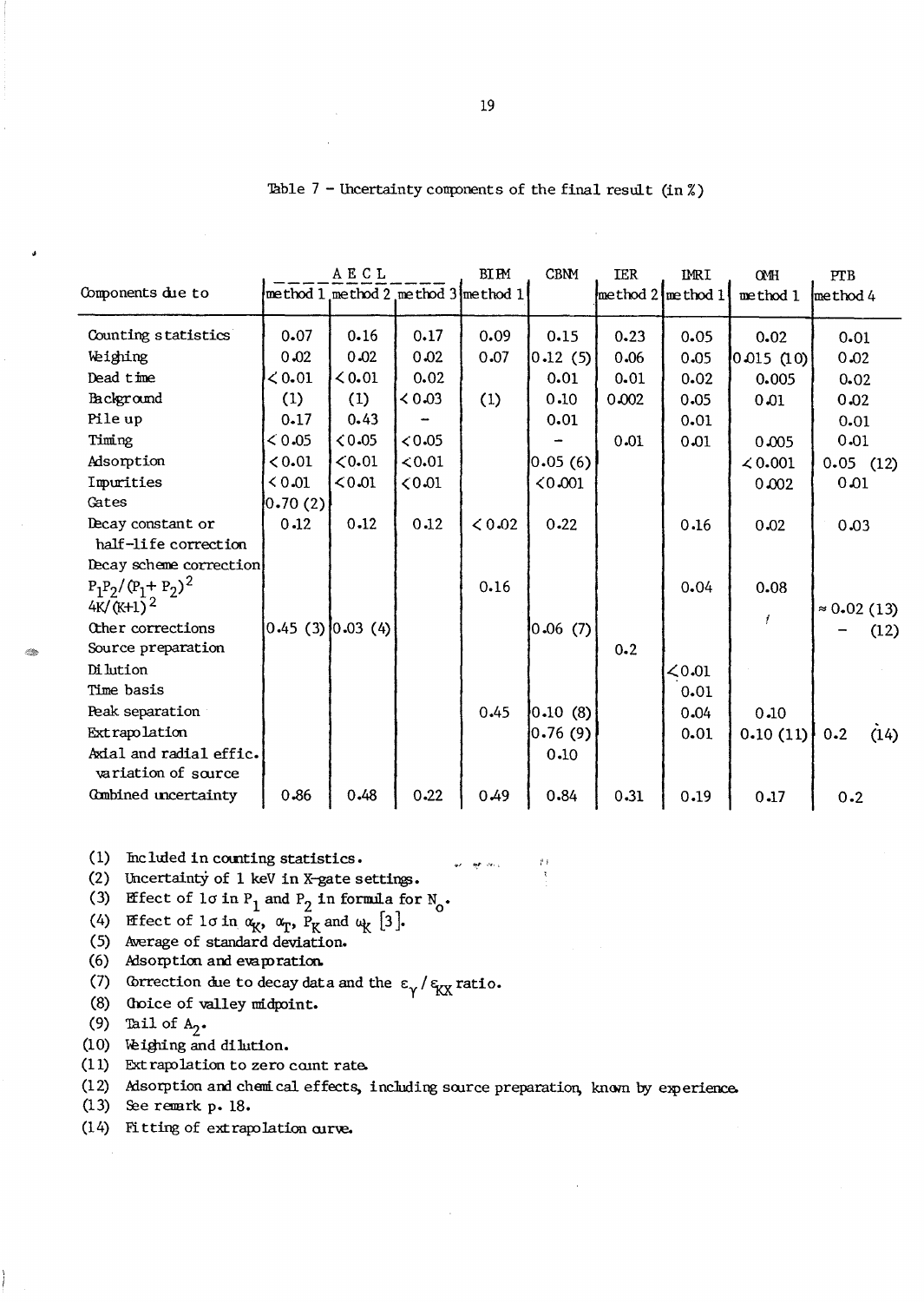Table  $8$  - Final results

|                                                                                                 | method 1 | AECL<br>$m$ thod $2$                     | method 3 | BIPM<br>method 1                       | CBNM                                   | <b>IER</b><br>method 2                  | IMRI<br>method 1                       | <b>CMH</b><br>method 1                                                                                                                                                    | <b>PTB</b><br>method 4                  |
|-------------------------------------------------------------------------------------------------|----------|------------------------------------------|----------|----------------------------------------|----------------------------------------|-----------------------------------------|----------------------------------------|---------------------------------------------------------------------------------------------------------------------------------------------------------------------------|-----------------------------------------|
| Half life used by the<br>laboratory (d)                                                         |          |                                          |          |                                        |                                        |                                         |                                        | $[59.90 \pm 0.11]$ 59.90 $\pm 0.11]$ 59.90 $\pm 0.11]$ 59.89 $\pm 0.15$ $[59.90 \pm 0.11]$ 59.89 $\pm 0.15]$ 59.89 $\pm 0.15]$ 59.38 $\pm 0.05$ $[59.39 \pm 0.02]$<br>(2) |                                         |
| Activity concentration<br>obtained at the date<br>$(kBq g^{-1})$<br>of meas.                    |          |                                          |          |                                        |                                        |                                         |                                        | $697.3 \pm 2.8$                                                                                                                                                           |                                         |
| Date of measurement                                                                             |          |                                          |          | $87 - 03 - 02$<br>to<br>$87 - 03 - 06$ | $87 - 05 - 11$<br>to<br>$87 - 06 - 01$ | $87 - 04 - 24$<br>to.<br>$87 - 04 - 30$ | $87 - 04 - 23$<br>to<br>$87 - 04 - 30$ | $87 - 03 - 17$<br>11 h 00 UT                                                                                                                                              | $87 - 03 - 27$<br>to.<br>$87 - 05 - 07$ |
| Activity concentration<br>$(kBq g^{-1})$<br>at the reference date<br>$(1987 - 03 - 01, 0 h UT)$ | 2 073.3  | $(1)$ 2 059.8 $(1)$ 2 047.9<br>$\sim$ 15 | (1)      | 2 0 69.3                               | 2 0 5 5                                | 2071.1                                  | 2 0 3 9                                | 2 0 5 3 - 5                                                                                                                                                               | 2 0 5 4                                 |
| Combined uncertainty<br>$(kBq g^{-1})$                                                          | 17.8     | 9.9                                      | 3.9      | $10-2$                                 | 17                                     | 6.4                                     | 4                                      | 3.4                                                                                                                                                                       | 4                                       |

 $\bullet$ 

(1) The weighted mean of these three values is  $A = (2050.4 \pm 4.3)$  kBq  $g^{-1}$ .

(2) Result of a measurement done at  $QML$ .

 $20$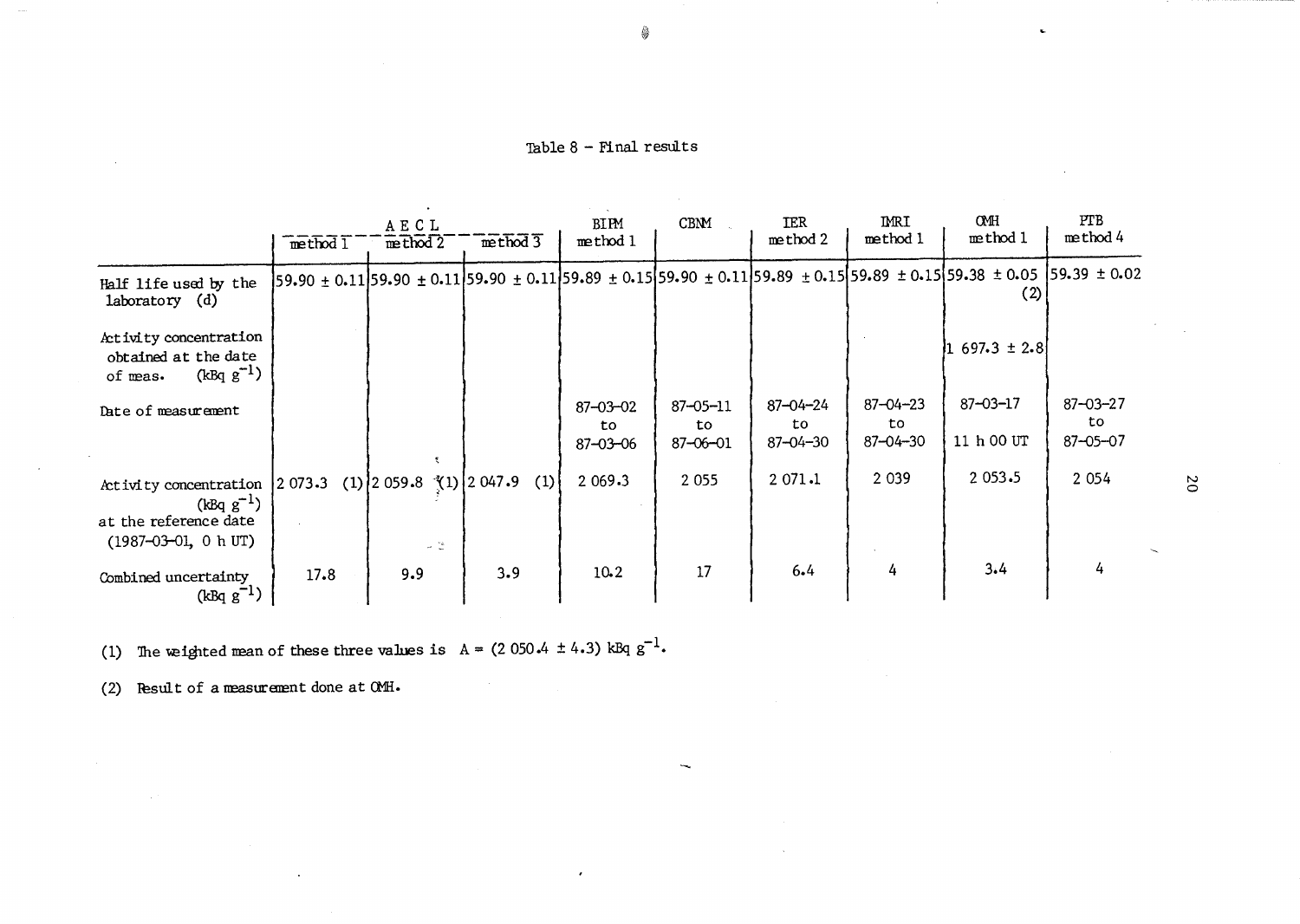#### Acknowledgments

The Bureau International des Poids et Mesures is grateful to all the participating laboratories for their interest in this trial conparison and the large effort they have invested in it.

Our special thanks go to the Orszagos Mérésügyi Hivatal, in Budapest, where  $A \cdot Sz$  or end his collaborators have done an excellent job: they have supplied, purity-checked, bottled and distributed the active solution. Their generous help has greatly facilitated BIPM in the organization of this comparison.

#### References

- $[1]$  ORIS, Radionucléides, LMRI, p. 41 (1980) (CEN Saclay, 91190 Gif-sur-Yvette)
- [2] H. Schrader, Messung von Halbwertszeiten, in PTB Jahresbericht 1986, p. 175 (PTB Braunschweig, 1987)
- [3] N. Coursol,  $\frac{125}{53}I_{72}$  (1982), in F. Lagoutine, N. Coursol et J. Legrand, Table de radionucléides, LMRI (CEN Saclay, 91190 Gif-sur-Yvette)
- $[4]$  J.S. Eldridge and P. Crowther, Absolute determination of  $^{125}I$ , Nucleonics 22 6, 56 (1964)
- $\vert 5 \vert$ J.G.V. Taylor, X-ray-X-ray coincidence counting methods for the standardization of  $^{125}$ I and  $^{197}$ Hg, in Standardization of Radionuclides, Proceedings of a Symposium, Vienna, 1966 (IAEA, Vienna, 1967), p. 341
- [6] R.H. Martin and J.G.V. Taylor, Standardization of  $^{109}$ Cd by 4 $\pi$ PC e-X coincidence method, Int. J. Appl. Rad. Isot. A38, 781 (1987)
- [7] H. Schrader and K.F. Walz, Standardization of  $^{125}I$  by photon-photon coincidence counting and efficiency extrapolation, Int. J. Appl. Rad. Isot. A38, 763 (1987)
- [8 ] R.L. Heath, Computer techniques for the analysis of gamma-ray spectra obtained with NaI and lithium-ion drifted germanium detectors, Nucl. Instr. Meth. 43, 209 (1966)
- D.R. Cox and V. Isham, A bivariate point process connected with electronic counters, Proc. Roy. Soc. A356, 149 (1977)